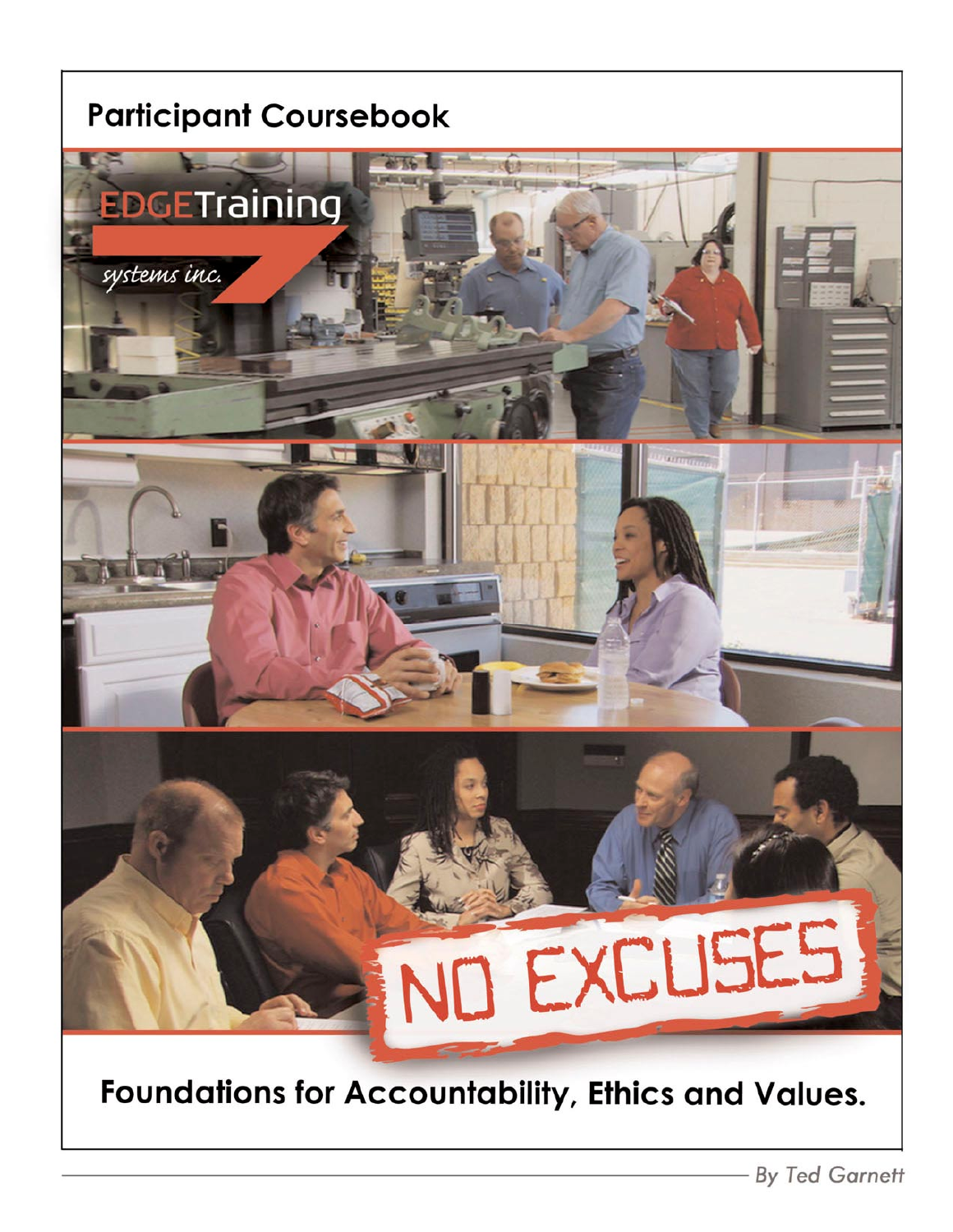Contribute One, Edge Training Systems, Inc.

All rights reserved. No part of this publication may be reproduced, stored in a retrieval system, or transmitted in any form or by any means, electronic, mechanical, photocopying, recording, or otherwise, without prior permission of the publisher.

Published by: Edge Training Systems, Inc., 491 Southlake Boulevard, Richmond, VA 23236 800-476-1405, www.edgetraining.com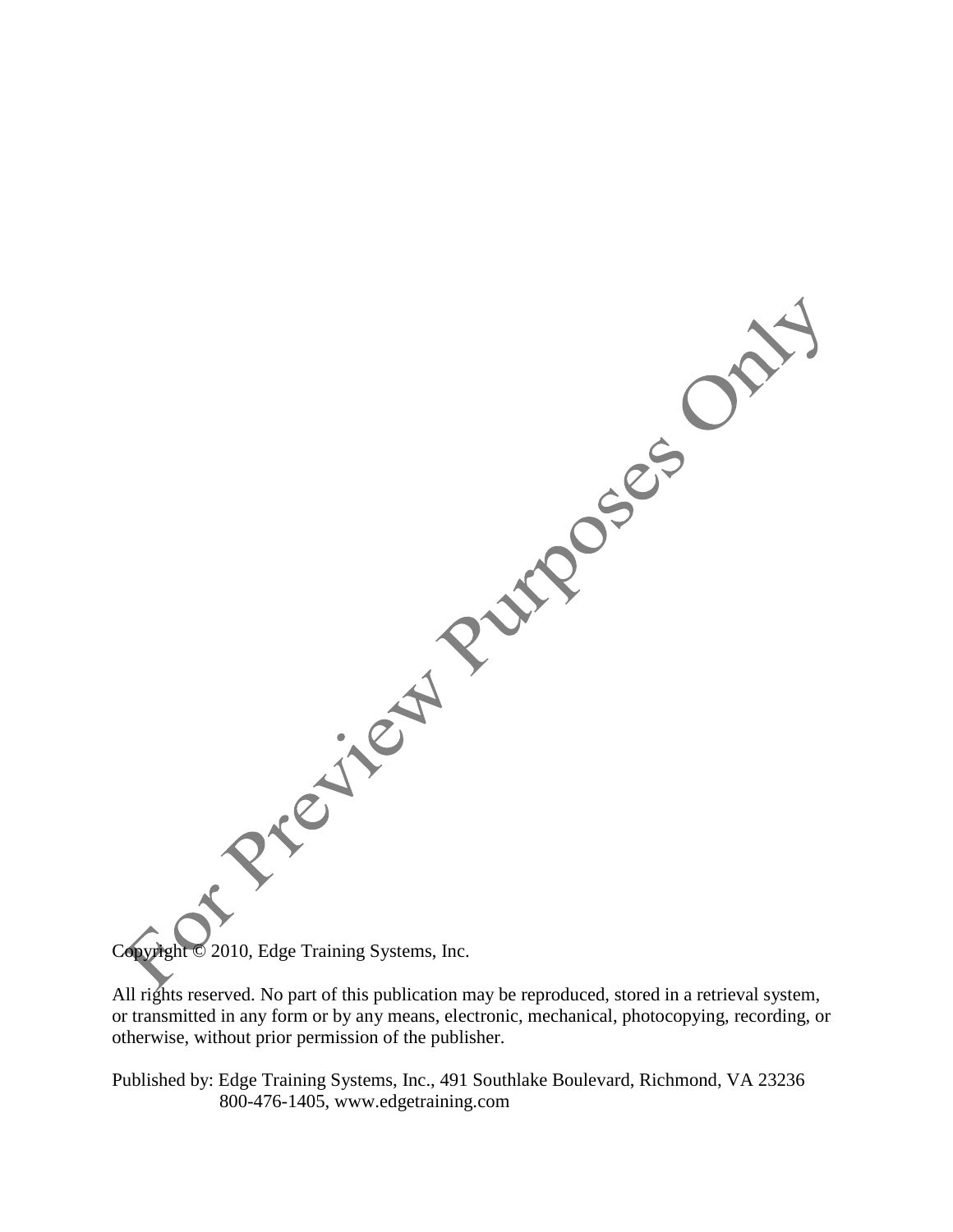

#### AGENDA

I. Introduction to Accountability: Why Are We Here?

II. Accountability Defined: What do we Mean by Accountability?<br>III. What is Ethics?<br>IV. Stens to Fee

- III. What is Ethics?
- IV. Steps to Effective Accountability
- V. Healthy Relationships: The Basis for Effective Accountability
- VI. Self Accountability: Setting Up Accountability
- VII. Peer to Peer Accountability: Having the Accountability Discussion

VIII. Downward Accountability: Measure of Last Resort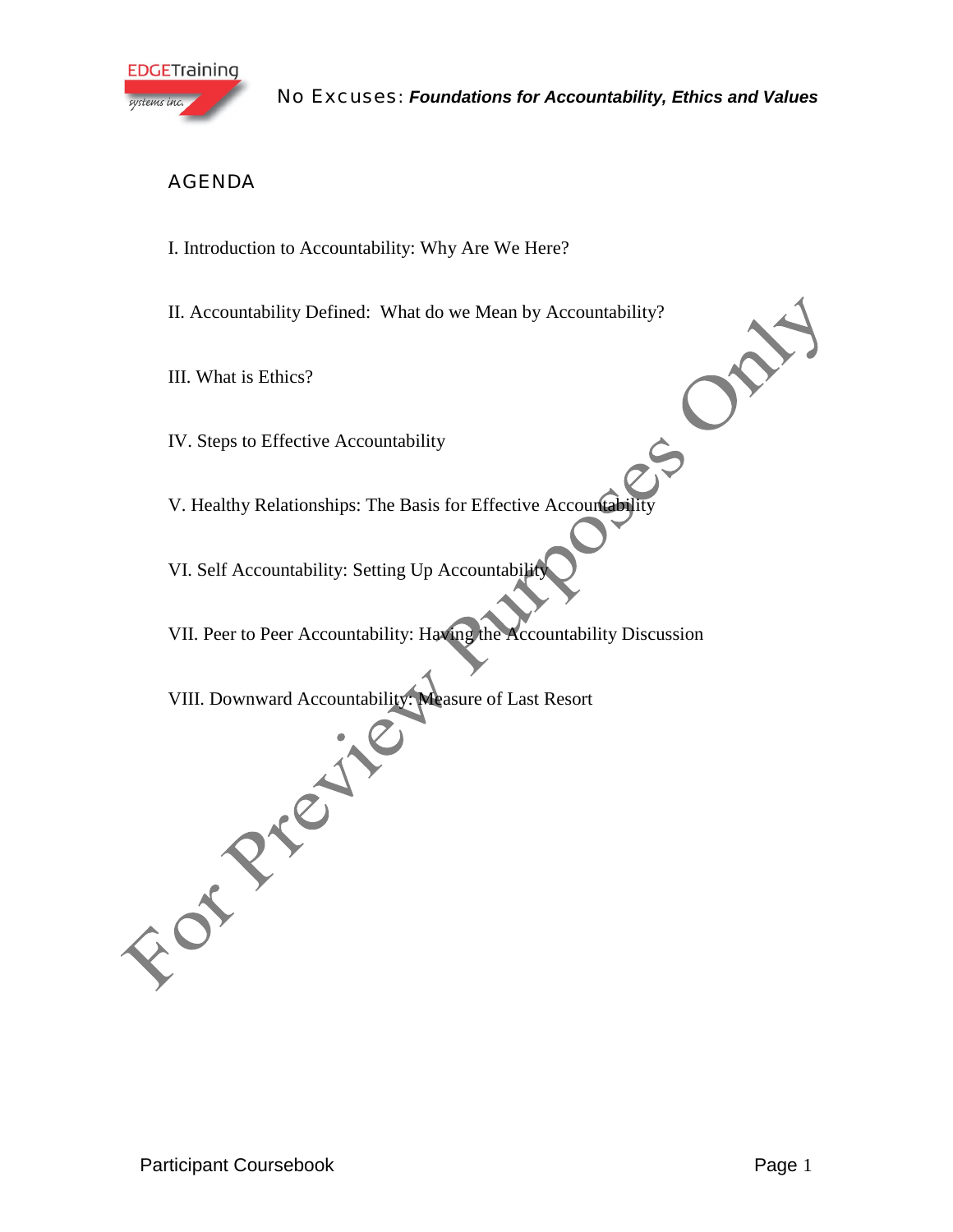

#### COURSE OBJECTIVES

#### **By the end of today's session, you should be able to...**

- Demonstrate the skills needed to implement accountability with results
- Develop methods to prepare for the accountability process and discussion
- Determine what it takes to get "success" for all parties in the outcomes
- Understand effective accountability versus ineffective accountability

| Notes:    |  |
|-----------|--|
|           |  |
|           |  |
|           |  |
|           |  |
|           |  |
|           |  |
|           |  |
| $\bullet$ |  |
|           |  |
|           |  |
|           |  |
|           |  |
|           |  |
|           |  |
|           |  |
|           |  |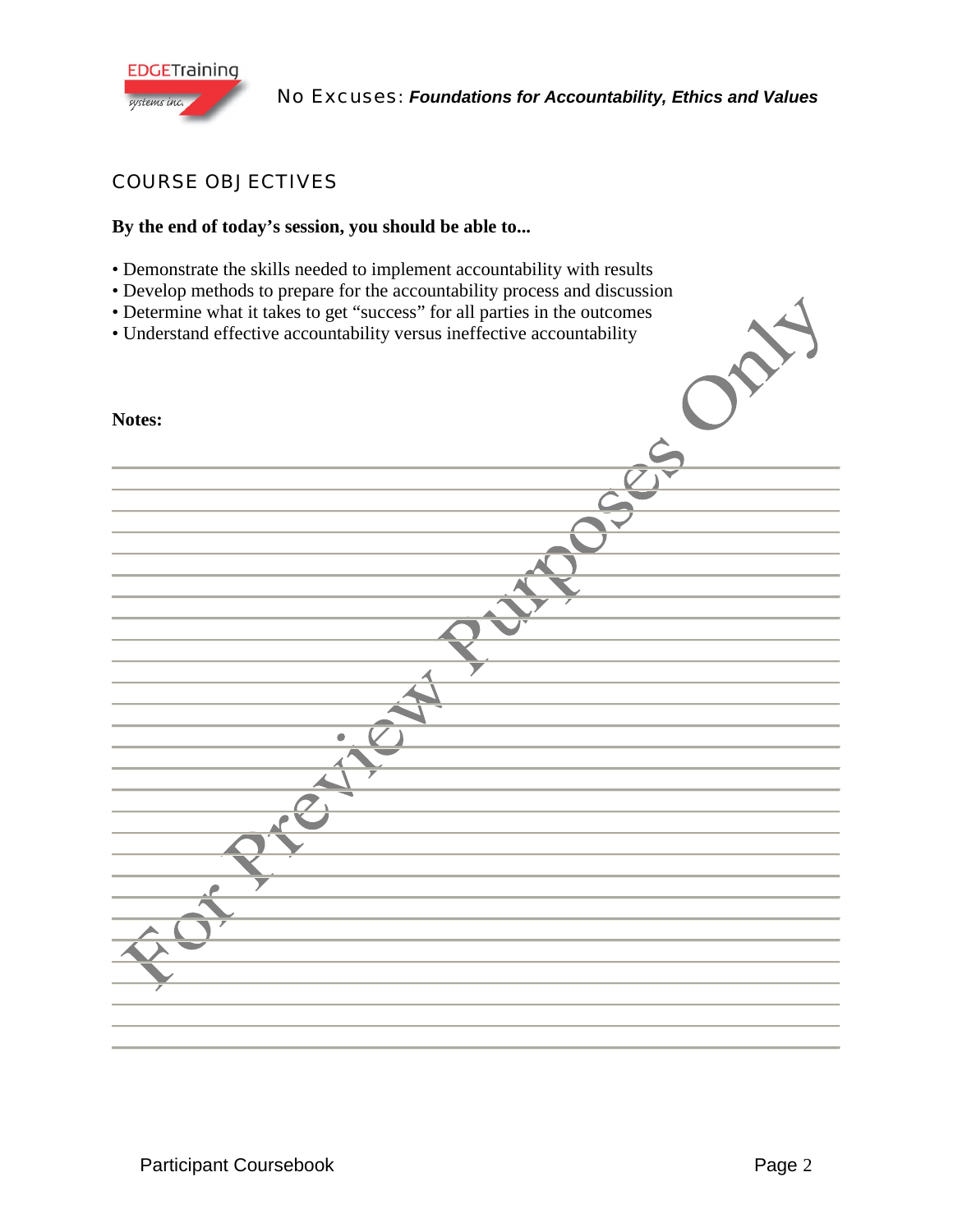

#### ABOUT ACCOUNTABILITY – AN INTRODUCTION

Lack of effective accountability is the number one issue holding back performance in organizations today! Improving accountability at every level has proven to directly impact the positive outcomes of teams in the work place and beyond. It requires only improved process, skill development, practice and implementation...there is no technology or equipment or capital expenditure required to save money, time, and energy on a daily basis.

There is no class on accountability in high school, no University Of Accountability, and very few books or training sessions on this topic. Most people have a very loose process for it and have developed their own thoughts either from their upbringing at home or just in happen stance learned approaches leading to sub-optimized outcomes. Effective accountability leads to results, not just talk or apologies. Effective accountability leads to execution of outcomes and is best done through a process that's easily learned and implemented.

This Edge Training video was developed in cooperation with Ted Garnett, the owner of Performance Resources Consulting LLC and author of the book AccountaCution: Accountability into Execution. Tools For Tough Talks, Teamwork, and Total Results. More indepth information on corporate culture, team and individual accountability improvement can be found on their website (www.AccountaCution.com). The following pages of this Participant Manual provide information and exercises that will help participants hone their ability to become effective at accountability into execution.  $\triangle$ 

| Notes: |  |  |
|--------|--|--|
|        |  |  |
|        |  |  |
|        |  |  |
|        |  |  |
|        |  |  |
|        |  |  |
|        |  |  |
|        |  |  |
|        |  |  |
|        |  |  |
|        |  |  |
|        |  |  |
|        |  |  |
|        |  |  |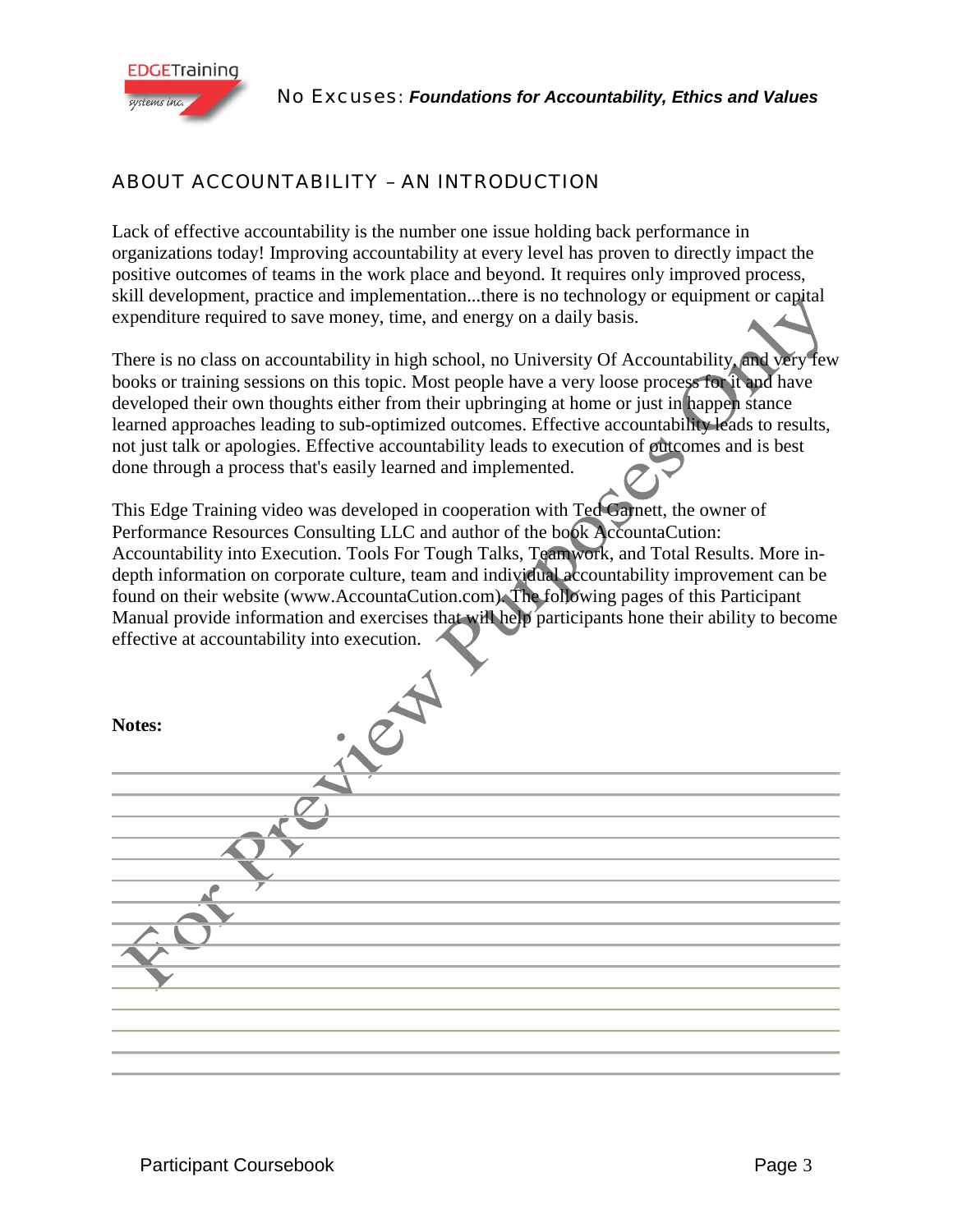

# WHAT DO WE MEAN BY ACCOUNTABILITY?

*In your table groups, brainstorm what the word "accountability" means to you. When you hear this word, what immediately comes to mind? Please be prepared to report out to the group.* 

| Notes: |  |
|--------|--|
|        |  |
|        |  |
|        |  |
|        |  |
|        |  |
|        |  |
|        |  |
|        |  |
|        |  |
|        |  |
|        |  |
|        |  |
|        |  |
|        |  |
|        |  |
|        |  |
|        |  |
|        |  |
|        |  |
|        |  |
|        |  |
|        |  |
|        |  |
|        |  |
|        |  |
|        |  |
|        |  |
|        |  |
|        |  |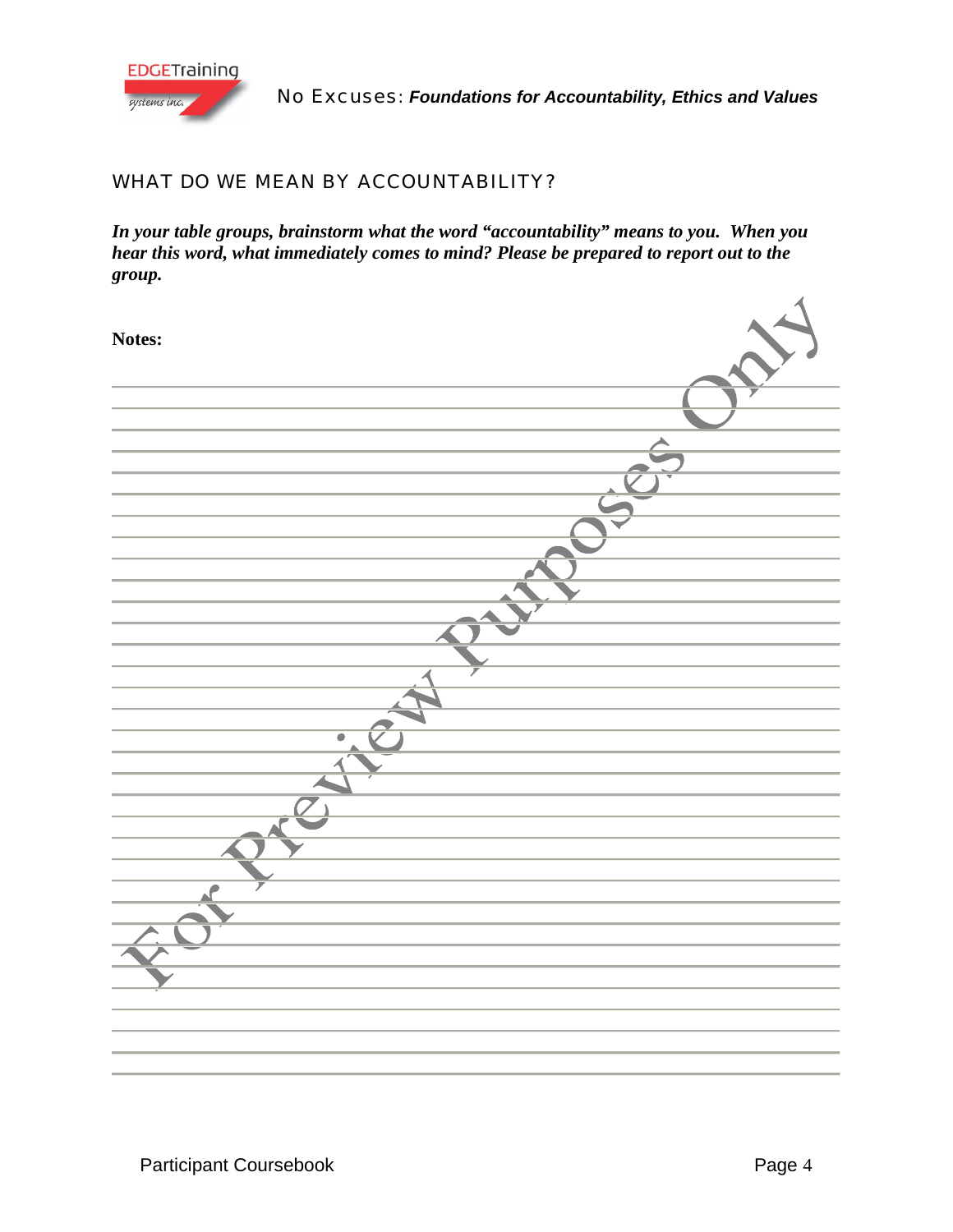

#### WHAT DO WE MEAN BY ACCOUNTABILITY?

*In your table groups, review this definition of accountability and identify how that matches your immediate reactions to what you "think about when you think about accountability?" Please be prepared to report out to the group.* 

| Ac*count`a*bil"i*ty\, n. The state of being accountable;<br>liability to be called on to render an account; accountableness,<br>Webster's Revised Unabridged Dictionary, © 1996, 1998 MICRA, Inc |
|--------------------------------------------------------------------------------------------------------------------------------------------------------------------------------------------------|
| What differences would your group identify between what you thought accountability meant and<br>this definition?                                                                                 |
|                                                                                                                                                                                                  |
|                                                                                                                                                                                                  |
|                                                                                                                                                                                                  |
|                                                                                                                                                                                                  |
|                                                                                                                                                                                                  |
|                                                                                                                                                                                                  |
|                                                                                                                                                                                                  |
| How would your group re-write the definition of accountability to better match what you really<br>mean when you say the word?                                                                    |
|                                                                                                                                                                                                  |
|                                                                                                                                                                                                  |
|                                                                                                                                                                                                  |
|                                                                                                                                                                                                  |
|                                                                                                                                                                                                  |
|                                                                                                                                                                                                  |
|                                                                                                                                                                                                  |
|                                                                                                                                                                                                  |
|                                                                                                                                                                                                  |

 $\blacktriangleleft$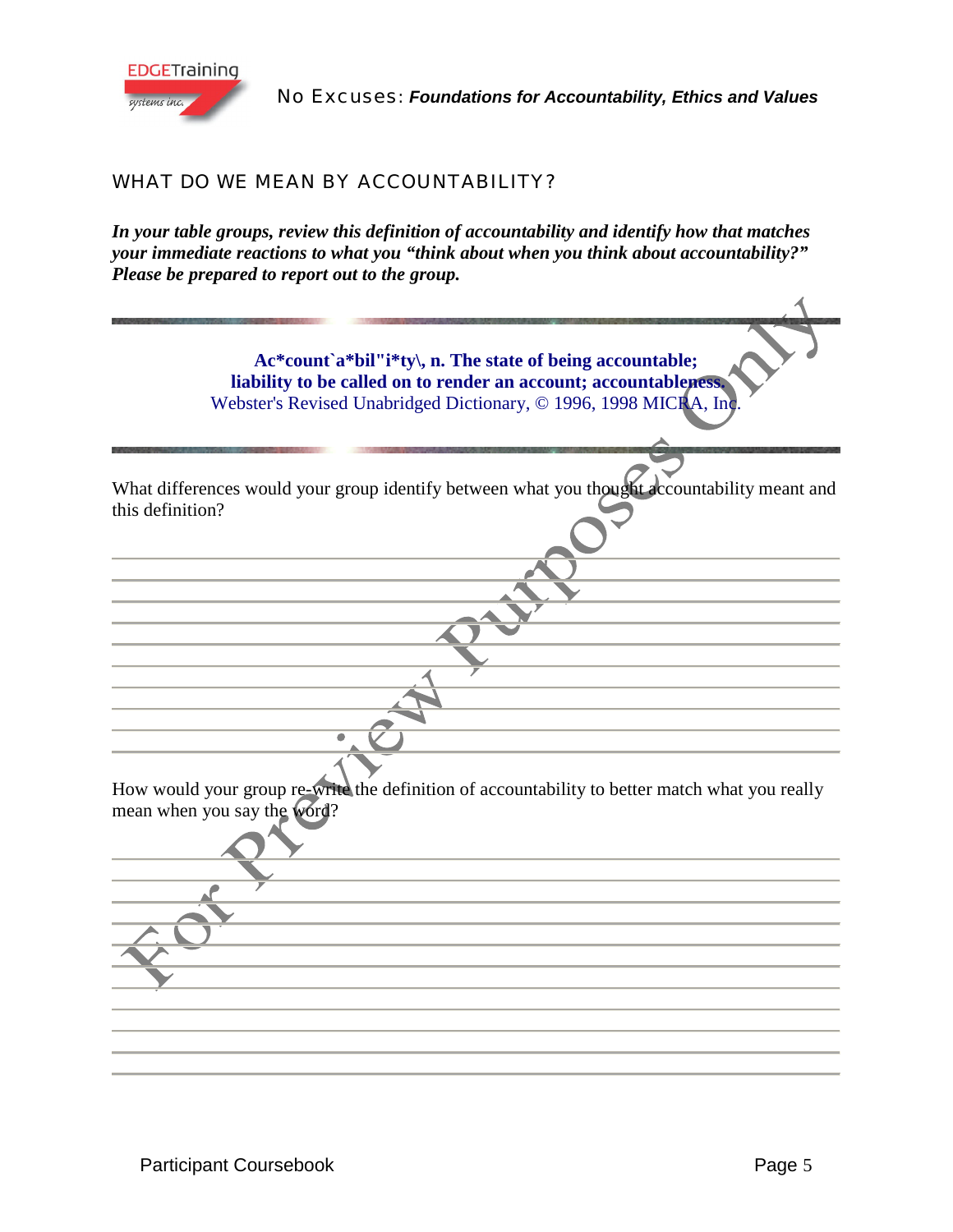

# ACCOUNTABILITY THAT GETS RESULTS

Effective accountability is done with, not to somebody. It starts with having the right relationship to hold somebody accountable, then having clear expectations which set everybody up for success. Effective accountability works from the inside out rather than the top down.

How often do we reward poor performance and punish good performance? If the biggest client in the office is having a problem at their location in Baudette, Minnesota, whom are you going to ask to give up their family life, hobbies, and weekend to travel out and fix it, the low performer in your office or the high performer? Logically it's the high performer, and if we are not otherwise taking care of our high performers and holding our low performers accountable, the high performer will feel punished! Do we start meetings on time, or wait for those who are late and whom does that reward and punish?

When you ask the question in your organization "how does accountability happen around here?" is the most common answer "what accountability?" or "not very good." We often promote supervisors and managers to their leadership positions based on their technical skills, not their leadership skills and thus, while they are often an excellent engineer, or accountant, or equipment operator, or fill-in-the-blank-technical-superstar, they often lack an effective approach to holding people accountable.

The illustration below shows that there is an opportunity to solve the greatest magnitude of problems at the most basic level. If we start at the bottom and work towards the top, most of the issues will be solved before we ever have resort to the downward accountability judgment which far too many people errantly see as the starting point.

DOWNWARD PEER TO PEER **SELF ACCOUNTABILITY** HEALTHY RELATIONSHIPS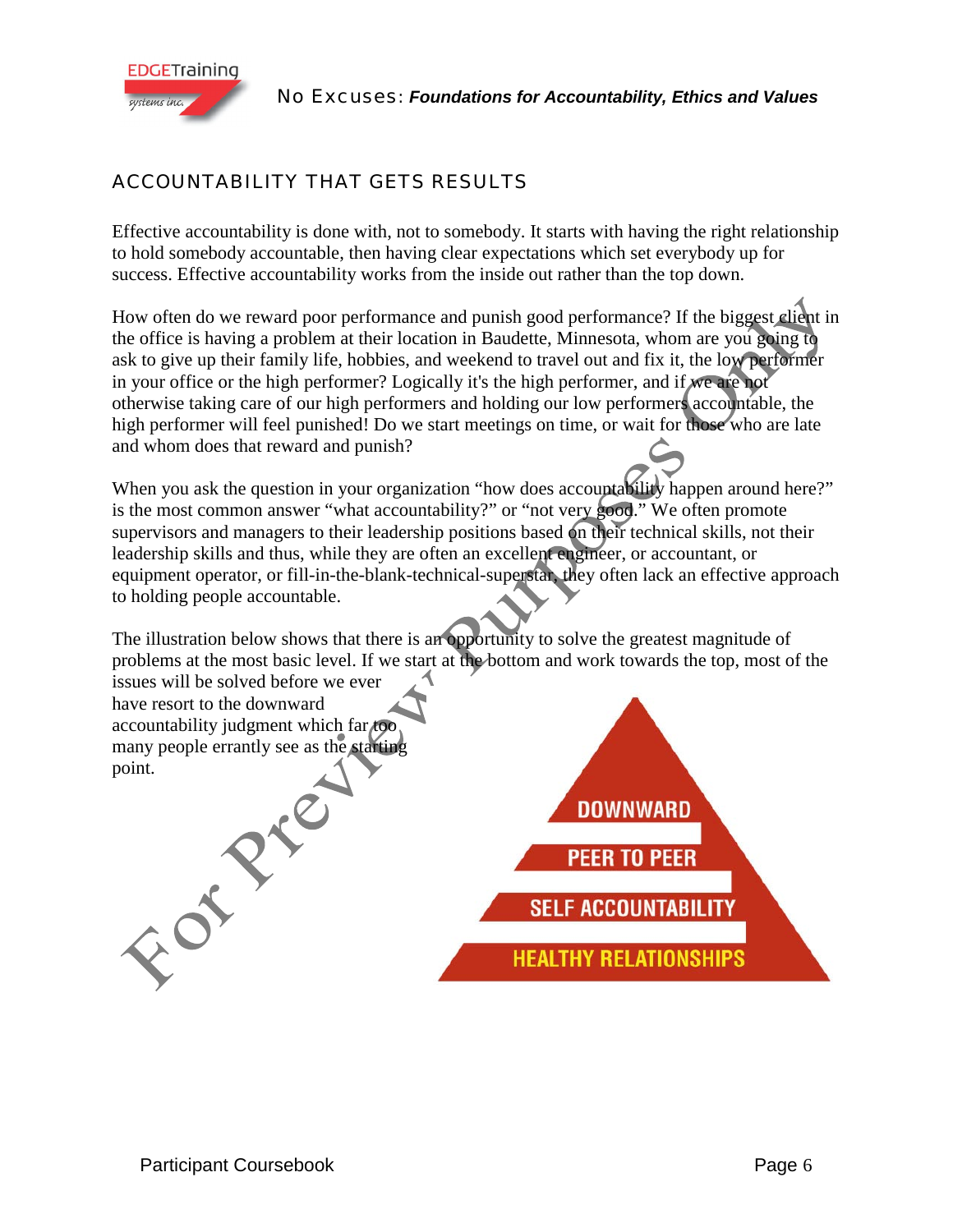

#### WHAT IS ETHICS?

Ethics and accountability are often discussed together. However, like accountability, ethics seems to have different meanings to different people. If ethics is a moving target then how do we dial it in for our team and our organization?

*As a leader, would you want somebody to say you were ethical? Would you want somebody to say you were unethical? What should be the basis for either evaluation? Discuss at your tables what comes to mind as a definition when you say the word "ethics"?* 

*As a leader, would you want somebody to say you were ethical? Would you want somebody to say you were unethical? What should be the basis for either evaluation? Discuss at your tables what comes to mind as a definition when you say the word "ethics"? If you think of what it TAKES to be an ethical business or an ethical leader what traits would you list as criteria for ETHICAL? (brainstorm your own list) Do we all agree, or are some of the ethical criteria optional versus mandatory? Who decides what's mandatory or optional?*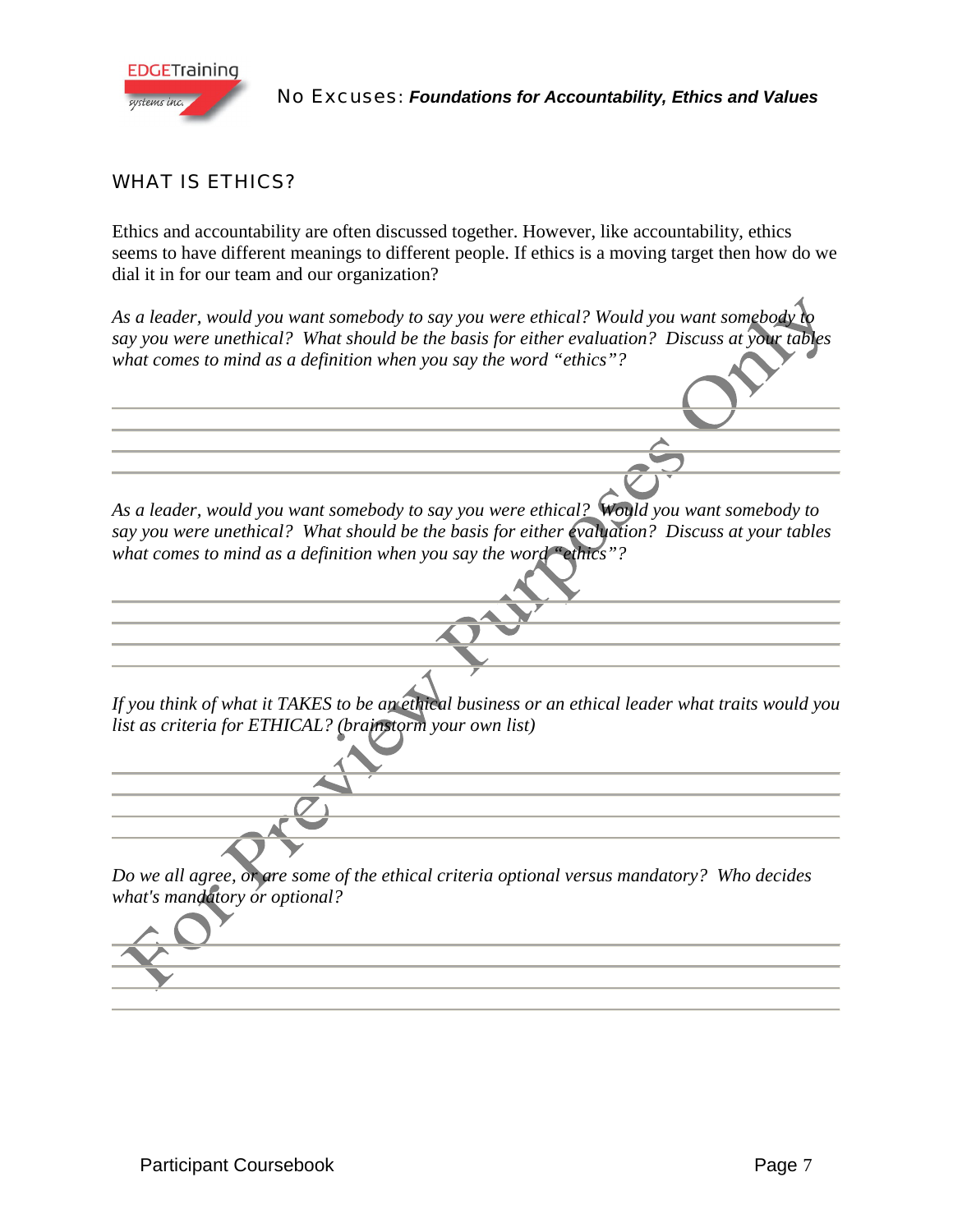

#### WHAT IS CORPORATE RESPONISBILITY?

Does a company who tries to do "good" qualify as ethical? What if a company breaks a law on administration of prescription drugs by giving a controlled medication to a person who is lying on the floor about to die…does the lawbreaking to save a life constitute ethical or unethical behavior? Do the ends justify the means? Is it okay if it doesn't "hurt" anybody?

Since there appears to be a spectrum regarding ethics, and ethical behavior then the reality is we can only claim ethics to be whatever we make of it in each situation, team, or organization we are contributing. Ultimately the responsibility falls on the entire team to uphold whatever level of ethics they believe to be appropriate for their situation. The Team sets the expectation and then the reality is established in every future behavior, transaction, decision, and attitude from that point forward. Do we have stated ethics standards or expectations for our organization/team? If so, are there ever differences between what we expect and the behaviors or transactions that happen?

If ethics is ever to become a real guiding light within an organization/team, then it will be based on the level of effective accountability within that team. Every person, from the top down and the bottom up has a role and a responsibility to ensure ethical behavior is a real outcome, and not just a policy. It's not always easy, and thus we'll spend some time looking deeper into the effective accountability process.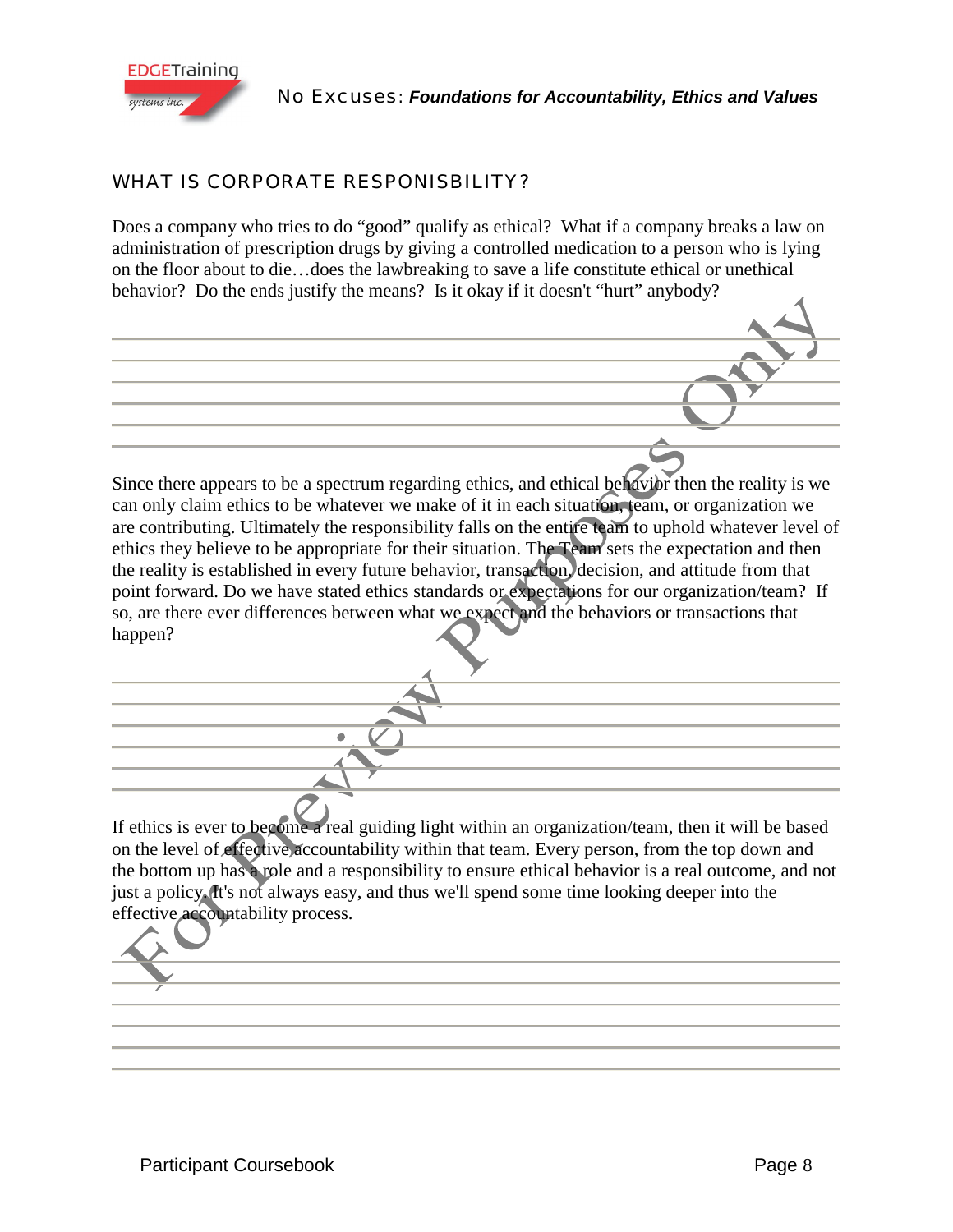# NO EXCUSES VIDEO – FOUNDATIONS FOR ACCOUNTABILITY, ETHIS AND VALUES

As you watch the video, take note of the steps included in the accountability process.

| $\begin{tabular}{ c c c c } \hline \quad \quad & \quad \quad & \quad \quad & \quad \quad \\ \hline \quad \quad & \quad \quad & \quad \quad & \quad \quad \\ \hline \quad \quad & \quad \quad & \quad \quad & \quad \quad \\ \hline \quad \quad & \quad \quad & \quad \quad & \quad \quad \\ \hline \end{tabular}$ |
|-------------------------------------------------------------------------------------------------------------------------------------------------------------------------------------------------------------------------------------------------------------------------------------------------------------------|
|                                                                                                                                                                                                                                                                                                                   |
|                                                                                                                                                                                                                                                                                                                   |
|                                                                                                                                                                                                                                                                                                                   |
|                                                                                                                                                                                                                                                                                                                   |
| $\bullet$                                                                                                                                                                                                                                                                                                         |
|                                                                                                                                                                                                                                                                                                                   |
|                                                                                                                                                                                                                                                                                                                   |
|                                                                                                                                                                                                                                                                                                                   |
|                                                                                                                                                                                                                                                                                                                   |
|                                                                                                                                                                                                                                                                                                                   |
|                                                                                                                                                                                                                                                                                                                   |
|                                                                                                                                                                                                                                                                                                                   |
|                                                                                                                                                                                                                                                                                                                   |
|                                                                                                                                                                                                                                                                                                                   |
|                                                                                                                                                                                                                                                                                                                   |
|                                                                                                                                                                                                                                                                                                                   |
|                                                                                                                                                                                                                                                                                                                   |
|                                                                                                                                                                                                                                                                                                                   |
|                                                                                                                                                                                                                                                                                                                   |
|                                                                                                                                                                                                                                                                                                                   |
|                                                                                                                                                                                                                                                                                                                   |
|                                                                                                                                                                                                                                                                                                                   |
|                                                                                                                                                                                                                                                                                                                   |
|                                                                                                                                                                                                                                                                                                                   |
|                                                                                                                                                                                                                                                                                                                   |
|                                                                                                                                                                                                                                                                                                                   |
|                                                                                                                                                                                                                                                                                                                   |
|                                                                                                                                                                                                                                                                                                                   |
|                                                                                                                                                                                                                                                                                                                   |
|                                                                                                                                                                                                                                                                                                                   |
|                                                                                                                                                                                                                                                                                                                   |
|                                                                                                                                                                                                                                                                                                                   |
|                                                                                                                                                                                                                                                                                                                   |
|                                                                                                                                                                                                                                                                                                                   |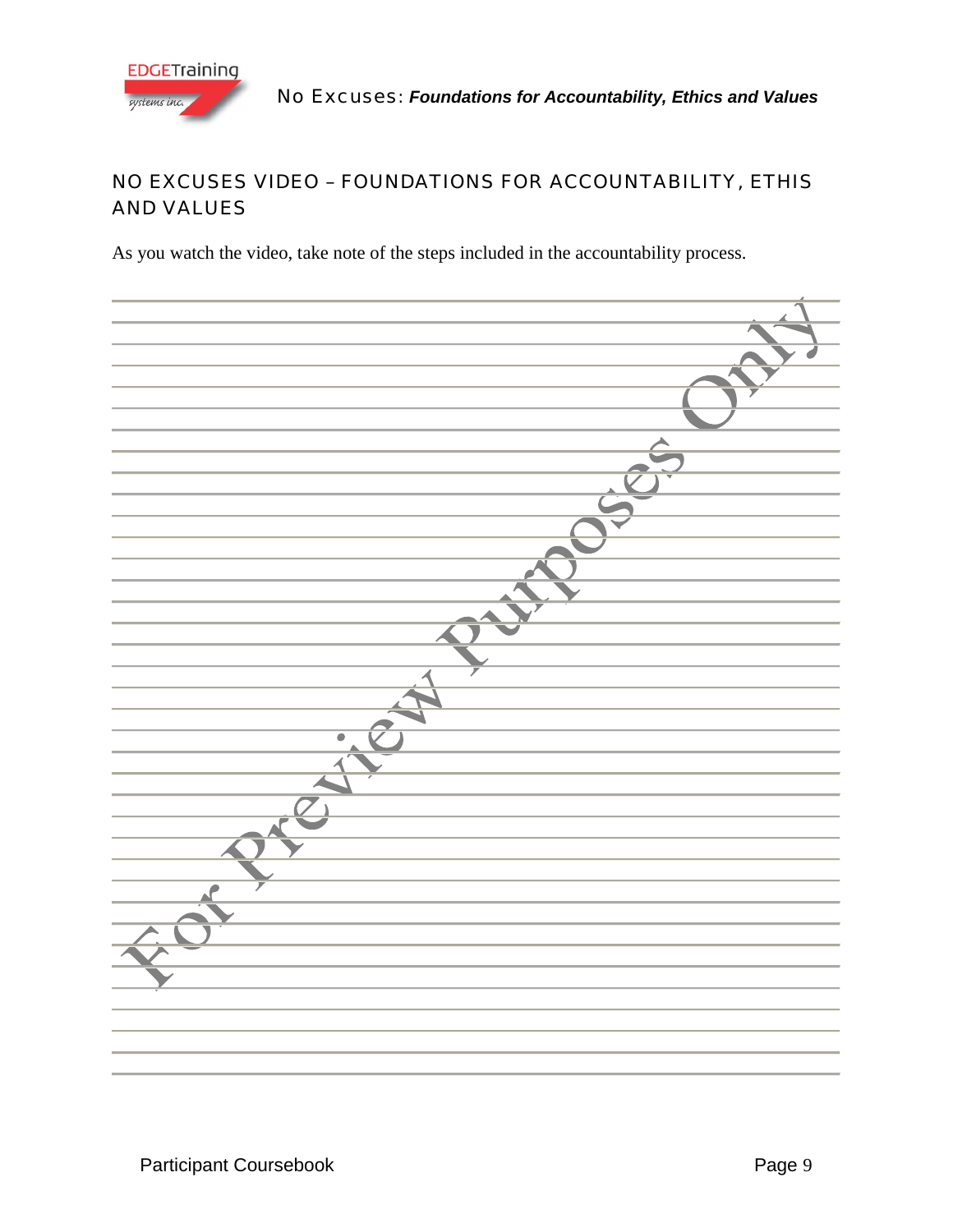# STEPS TO EFFECTIVE ACCOUNTABILITY

#### *1. Examine or Establish Relationship*

- Provides the basis for the depth of accountability you can pursue
- Allows you to determine the approach best suited for the situation to maximize the potential outcomes

#### *2. Self Accountability*

- Allows you to be crystal clear on what you thought about the expectations and subsequent reality
- Ensures you've done everything to avoid justification and are willing to be objective
- Allows you to gain credibility by doing what you can to solve the situation before involving others
- Provides the ability to do accountability "with" and not "to" someone
- Re-focuses you on what solution is really needed for the situation to be "fixed"

#### *3. Peer to Peer Accountability*

- In the broadest sense, it can mean upward to a boss, downward to a subordinate, or lateral to a colleague
- Is the MEAT of the process, where the alignment of expectations and the misaligned outcomes are discussed
- $CPR = Clarity$ , Present, Request
- *4. Downward Accountability*
- Forces you to consider which battles are worth the effort
- Allows both sides one last opportunity to get it right before going to judgment
- Provides both positive and negative consequences that match behavior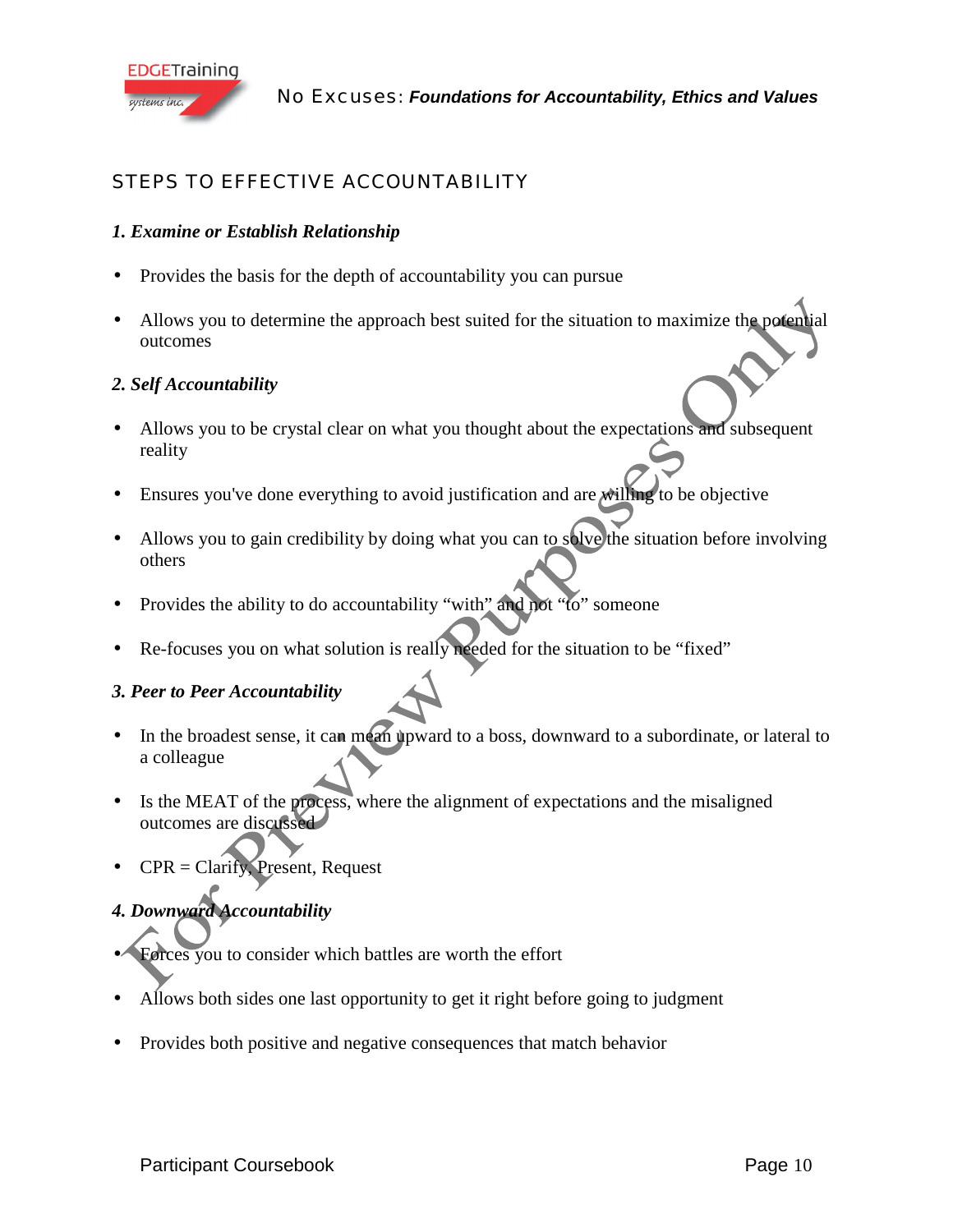

#### SAMPLE ACTION PLANS

#### *PRIME THE PUMP - HEALTHY RELATIONSHIP = THE BASIS FOR ACCOUNTABILITY*

While it's possible to develop a relationship over time where you have great history with, and knowledge of, another person that itself doesn't define the HEALTH of the relationship. You may have a situation where you'd characterize the relationship as "good" overall, and still have challenges with accountability in certain areas. So while it's possible to have "good" relationships with difficult accountability, one thing is almost guaranteed: without a healthy relationship accountability is going to be difficult at best!



Individually, think about how many situations (accountability situations) occur within each quadrant (accountability situation means where you need to hold somebody else accountable)? If 100% of your accountability situations were to be divided into each of these four quadrants, what percentage of accountability situations would you put in each one so that the total equals100%?

Discussion: What are the elements of a GOOD/HIGH/HEALTHY RELATIONSHIP? Who do you trust that you don't know very well? Who do you have a strong healthy relationship with that you don't spend much time with?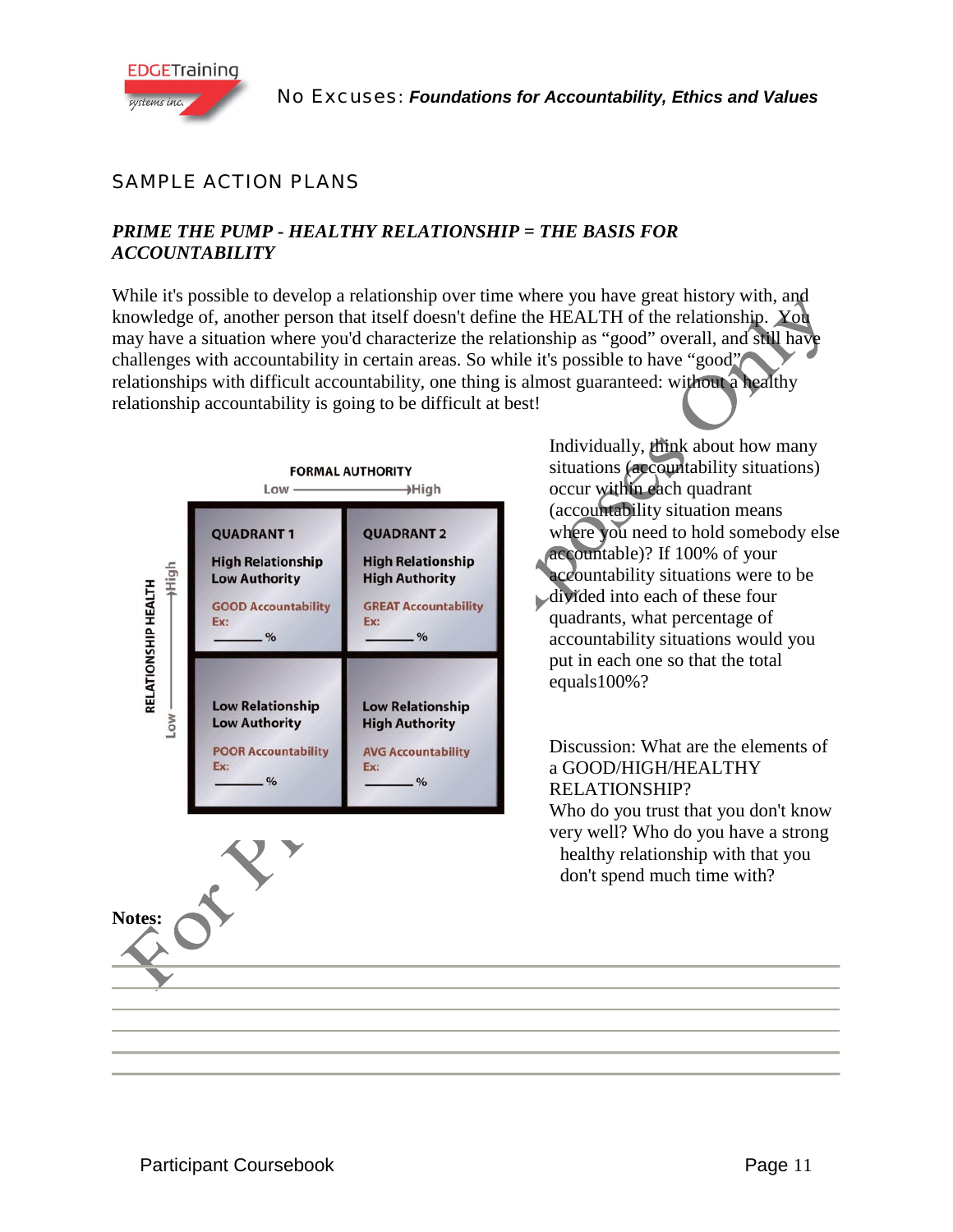

# SELF ACCOUNTABILITY

It all starts here: taking a good, hard look at yourself before you attempt to hold others accountable. If you see yourself as part of the process, you are more likely to do accountability with somebody else rather than to them! When you look at society today you can see plenty of examples of poor accountability where people are blaming others without any objective approach or acknowledgement that they have had some role in the accountability they are trying to dole out. Effective accountability starts by looking inward, not outward.

*Think about people in your life that you feel have demonstrated self-accountability. These could be teachers, coaches, bosses, co-workers or others that you feel really looked in the mirror FIRST when it came to dealing with issues. What are the traits/characteristics of people that demonstrate a high level of self accountability?* 

*Brainstorm things you could do prior to any attempt at holding others accountable?* 

*Discuss how you would describe the "attitude" best used to get effective accountability? Is this the attitude you typically see in others when they are attempting to hold somebody accountable?* 

*Discuss the recent "Wall Street Bank Bail Out" at your table and specifically identify your table's thoughts on self-accountability in what has become a national concern. In other words, we can always point fingers at the banks, or the executives, or the government, but is there anything we can take responsibility for ourselves as general citizens, borrowers, spenders, and consumers?*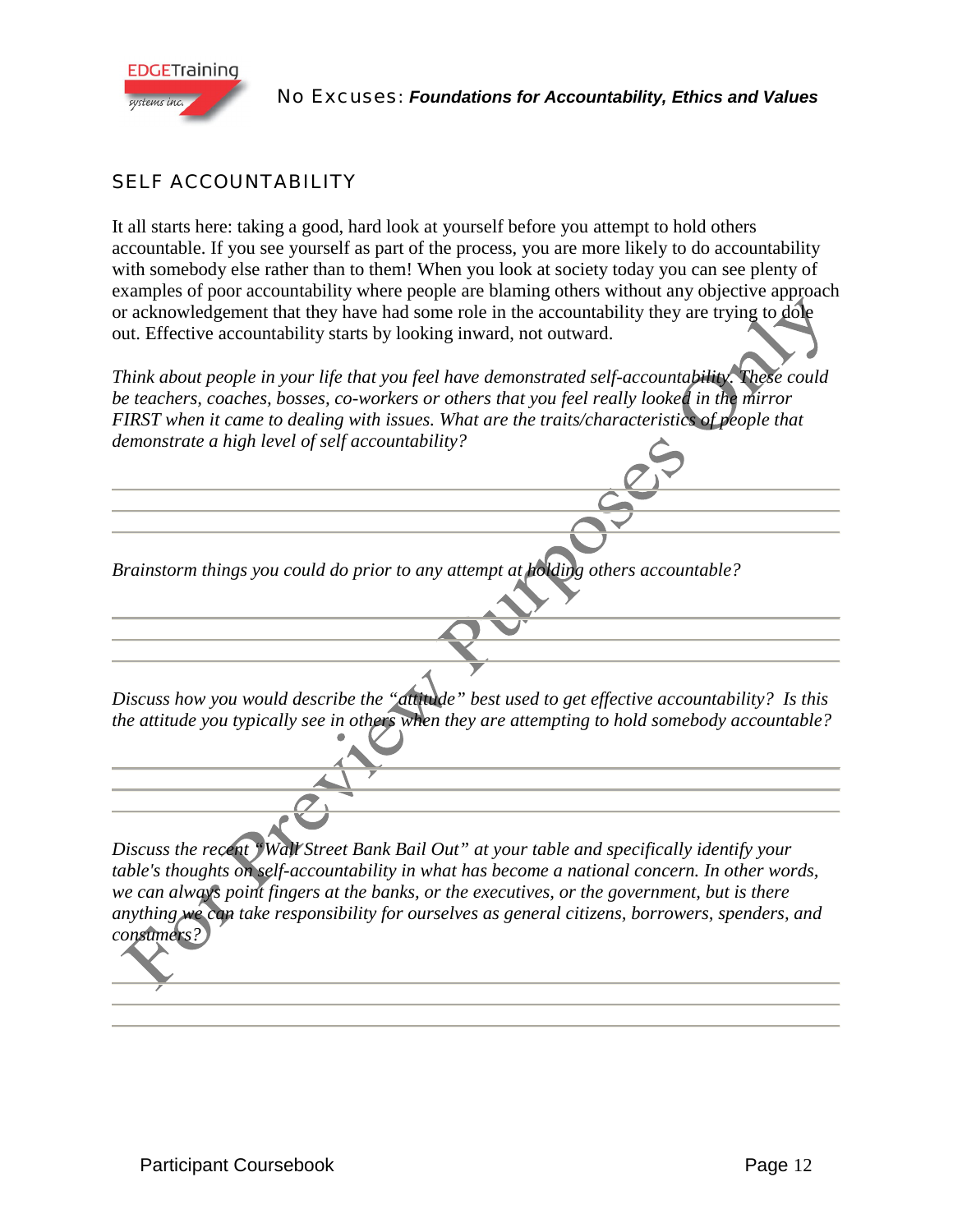

# PEER TO PEER ACCOUNTABILITY CPR

It is necessary to have the accountability discussion if we want to move from simply giving an account to execution and improved outcomes. In that discussion, we need to assure we are on the same page, and that we focus on a solution versus on excuses, justifications, or arguments.

PEER TO PEER ACCOUNTABILITY is the process of holding the accountability discussion with another human being in a way that treats them with respect. It would be the same process whether you are talking to your supervisor, your subordinate, or an actual peer level co-worker. This peer to peer accountability process would be used for upward accountability discussions with your boss, or discussions with your teenage child. The KEY is to HAVE THE DISCUSSION. Most of the time when accountability failures happen it's because the discussion was avoided, or not done well and somebody has gone to an authority (downward accountability) and skipped this crucial step!

The process for healthy accountability is **CPR = Clarify, Present, Request**.

CLARIFY why you are having this discussion: It's about making sure they know you are there to do accountability WITH them and not TO them. List some key points you would make to ensure the person was clear that you were interested in success and not just attacking them personally for a mistake. How would you enter into the discussion with some specific encouragement rather than setting up fear and combativeness?

**Notes:** 

1.  $2. \quad 3. \quad 3.$ 

PRESENT and align expectations: The focus should be on WHAT, not WHY. Underline the word "what" in the prior sentence because it's so easy for people to allow this part of the discussion to move from objective to one with excuses and emotions. We need to see if both parties understood the expectations, so we need to find out WHAT the other person thought those expectations were and present WHAT we thought they were to see if they align.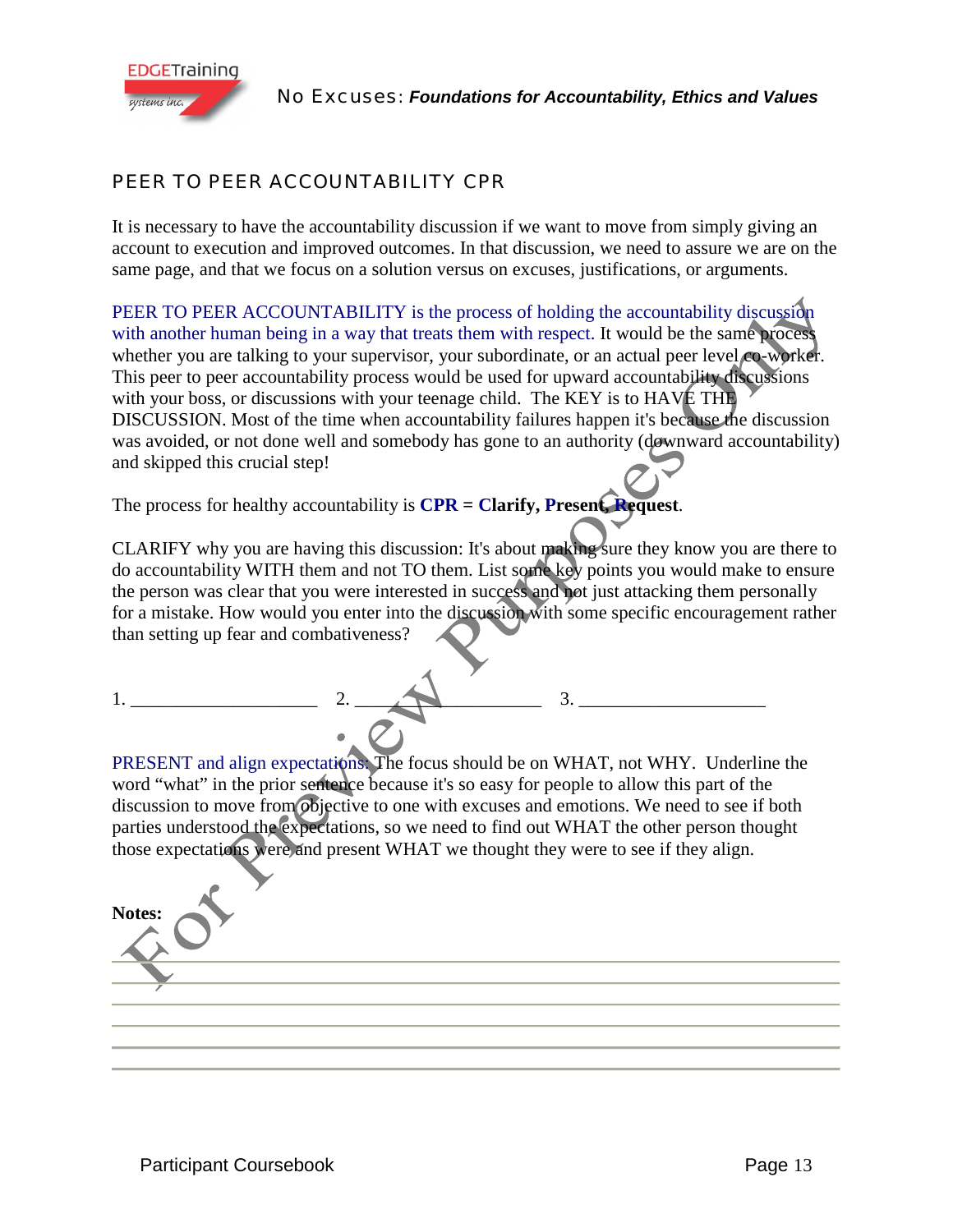

# ACCOUNTABILITY ROLE PLAY

You are Jeff's supervisor and he is 20 minutes late for work for the second time in two weeks, causing his team to have to pick up his slack and frustrating everyone. Let's assume, even though work times are posted on the schedule every week, that after the 1st tardy you didn't confront Jeff in person, or write him up, but simply sent him an email letting him know that while this one time tardy was okay, he needs to keep his commitment to be at work on time. You attached the schedule and invited him to come see you with any questions.

He never said anything, and now you are in an accountability discussion. In groups of three, have one person role-play Jeff and the other play his supervisor. How would you (supervisor) PRESENT the expectations and what might Jeff say in response? Only observers look ahead in the book at his point!<br>Jeff: Late 2nd time in 2 weeks. the book at his point!

Jeff: Late 2nd time in 2 weeks.

| Notes: |           |  |
|--------|-----------|--|
|        |           |  |
|        |           |  |
|        |           |  |
|        | $\bullet$ |  |
|        |           |  |
|        |           |  |
|        |           |  |
|        |           |  |
|        |           |  |
|        |           |  |
|        |           |  |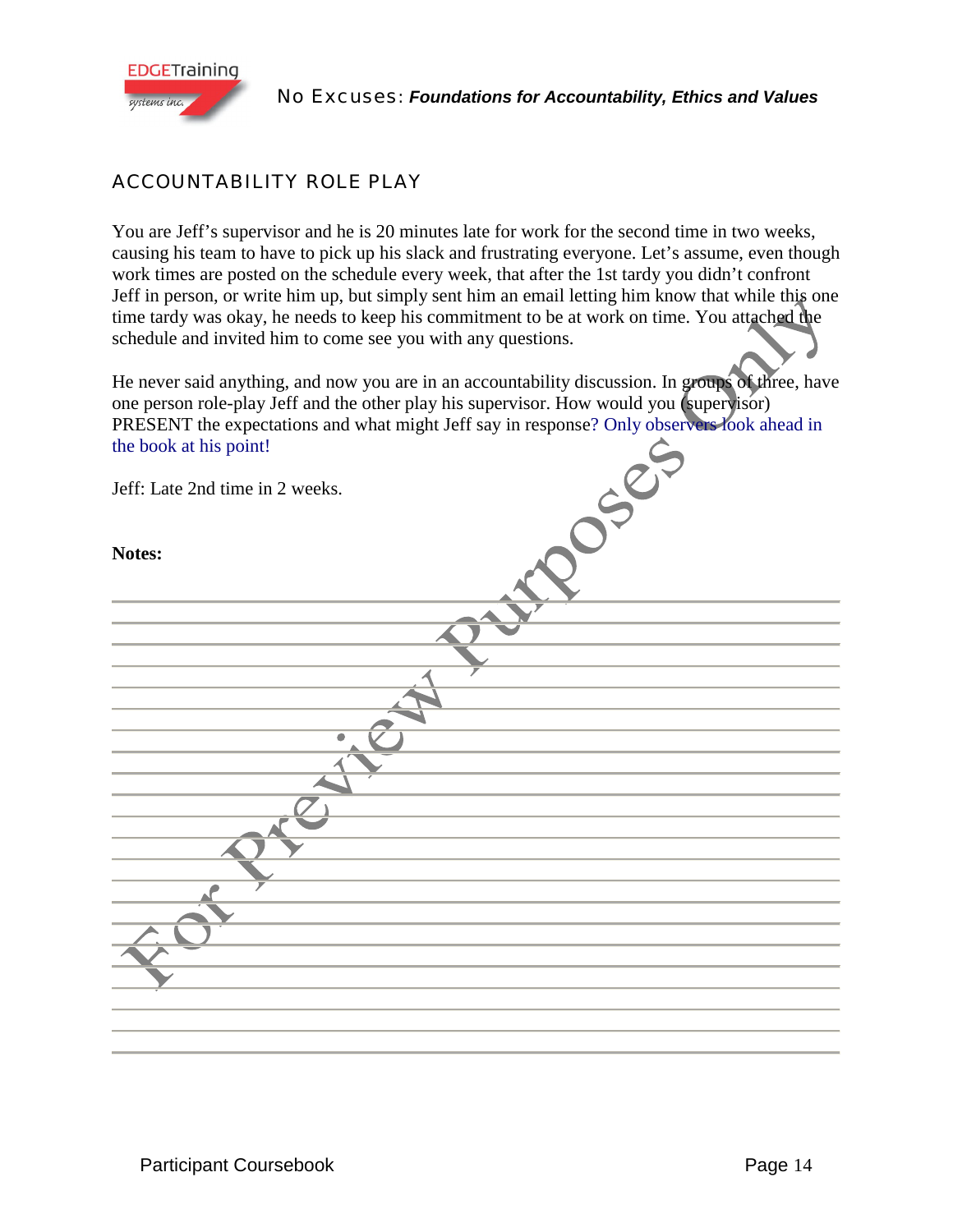# OBSERVERS ONLY!!!

#### OBSERVER EVALUATION FORM

#### *JEFF'S LATE, SUPERVISOR PRESENTS ROLE PLAY*

- 1. From the communication that took place, do you perceive there were any assumptions made by either party?
- 2. What tone was taken by each at the beginning? Did this tone change at all over the course of the discussion presenting expectations?
- 3. Did the supervisor begin with a statement or a question?
- 4. Was there any indication of self-accountability by either party in the presenting of expectations/alignment? If so, what?
- 5. What behavior or approach seemed to be most effective?
- 6. What behavior or approach seemed to be most effective?
- 7. What could they have done better? Ask them to self-diagnose what they feel they could have done better and make a note here. It's okay and even appropriate here for them to diagnose the "set up" of the role play (i.e. they might not have sent an email to begin with or they might have handled the 1st tardy different, etc.) but also ask if given the set up is what it is, how would they analyze what they could have done better in the roles given.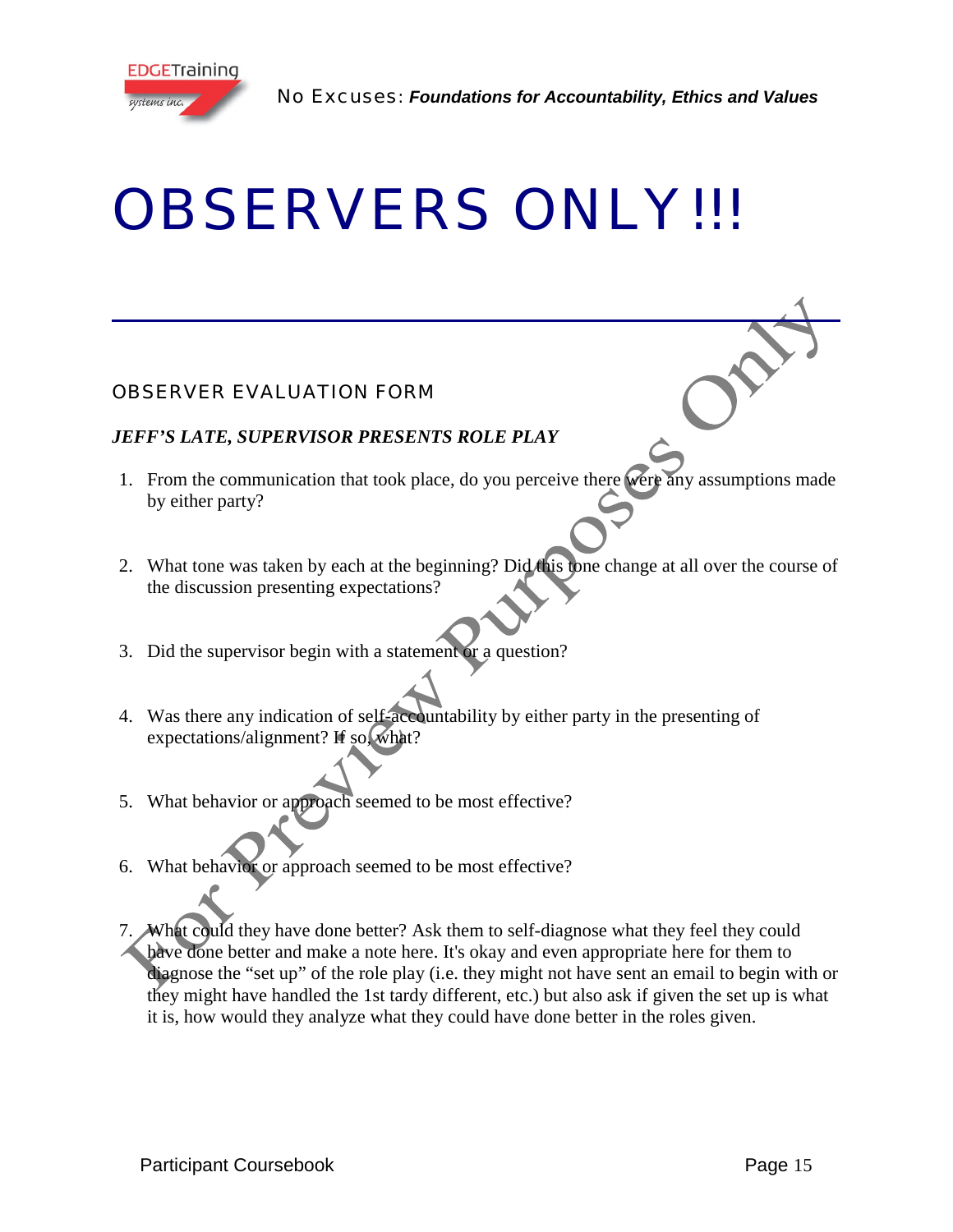

#### PEER TO PEER ACCOUNTABILITY CPR

*REQUEST an appropriate fix/solution to the situation:* This is often a missed step in most attempts at accountability. Perhaps people feel that just by addressing the situation and bringing it to light, that things will fix themselves. Too often, that's not the case. We need to fix whatever went wrong and we need to ask for a future where the current issue will not arise again.

Continuing in the theme of healthy accountability we have a FIT process to help you remember the key elements of an effective request. *FIT = Fix the Past, Indicate the Payoff, Target the Future.* 

For each element of the REQUEST below, translate how you, as a supervisor, might approach the request with Jeff (from the role play) regarding being on time for work.

Fix: Here is what I'm willing to do...what can you do to fix the past  $\blacktriangleright$  I'd like to ask for this, can you do this?

As Jeff's supervisor how would you approach the REQUEST for a fix in this situation? Especially focus on what can be done to fix the past.

Indicate the Payoff: I really think fixing this will give us more trust that future commitments will be kept and this project will be the win we all wanted!

As Jeff's supervisor how would you indicate the PAYOFF if the REQUEST is fulfilled?

Target the Future: Would we be able to do THIS in the future to keep this on track?

As Jeff's supervisor how would you target the future to ensure the fix REQUESTED is lasting? This is the REQUEST to fix the future so it's no longer a problem and expectations are aligned and met.

**Notes:**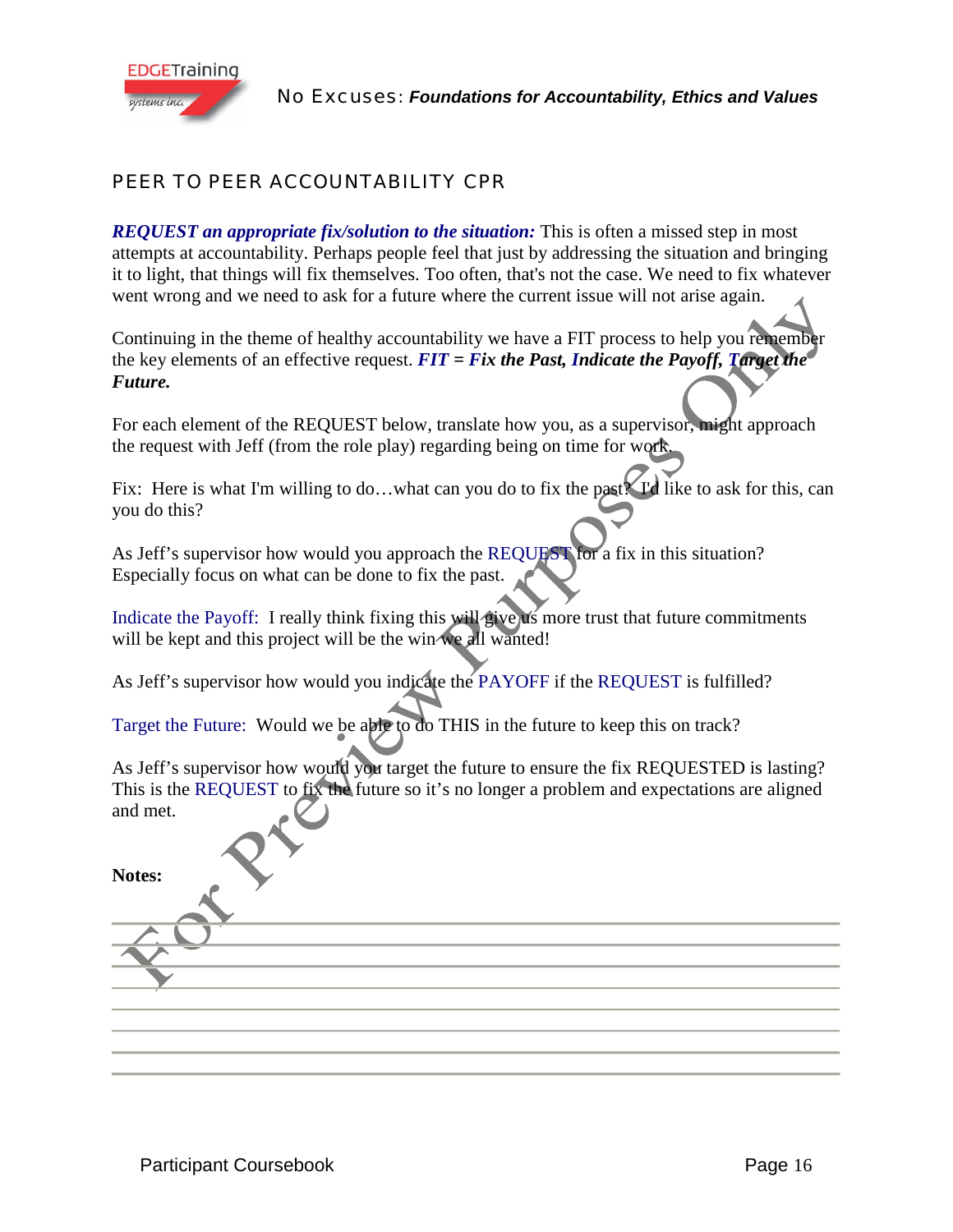

This step is the most difficult to take because there will likely be some negative consequences (and likely some positive consequences as well!).

Hopefully, if we've nurtured the relationship well, if we've started with self-accountability, if we've been in it with them and not doing it to them (during our peer to peer accountability discussions) then we've taken care of most of the accountability situations out there. However, in some cases we just cannot agree on what the expectations were or what change is necessary to ensure that if expectations are not met there will be consequences. These are often disagreements about scope and magnitude and at some point we need outside help.

If we own the authority (parent, boss) then sometimes the downward accountability will be dispensed directly by us. Sometimes it requires getting another person who DOES own some ultimate authority involved (parent, employer, manager, police, pastor, court, etc.). The process of effective accountability has the best outcome if we really consider what will happen and attempt one more time to avoid even having to go to this step.

*Three young boys are playing downstairs while the adults socialize upstairs. Bursting through the door comes the oldest boy saying to his father, "DAD! My brother will not share his game like he is supposed to do and I've asked him several times when it would be my turn or my other brother's and he knows he is suppose to share after 60 minutes. It's been 2 hours and he is still not willing to share!" Grandma is sitting next to her son (the dad) and replies to the boy in a well-meaning tone "Now, now Zach, don't be a tattletale."* 

| Notes: |
|--------|
|        |
|        |
|        |
|        |
|        |
|        |
|        |
|        |
|        |
|        |
|        |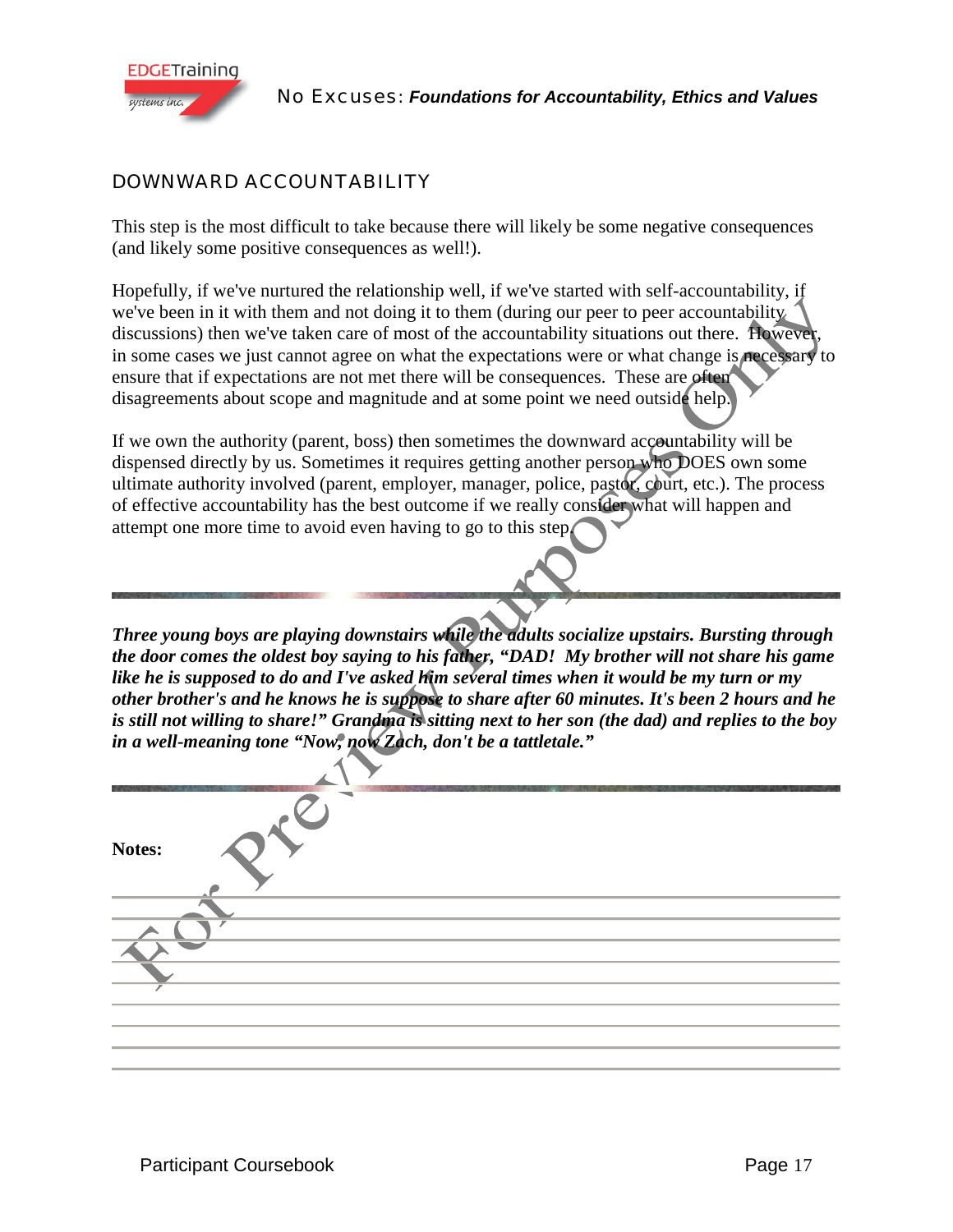

At your table discuss what the word "tattletale" means? Is Grandma right? How should "dad" respond to both Grandma and to Zach?

| When is it appropriate to get downward accountability support versus when might it be<br>inappropriate? |
|---------------------------------------------------------------------------------------------------------|
|                                                                                                         |
|                                                                                                         |
|                                                                                                         |
|                                                                                                         |
|                                                                                                         |
|                                                                                                         |
|                                                                                                         |

What changes if the story reads this way: Three managers are working on a customer project while the senior executives are back at corporate taking care of strategy. Bursting through the door at headquarters comes the most veteran manager saying to his boss, "JOE! My colleague will not follow through like he is supposed to and I've asked him several times when it would happen and he knows he is supposed to follow through at this point in the project within 60 minutes. It's been 2 hours and he is still not willing to do it! We are going to miss the deadline and the client will be negatively impacted!"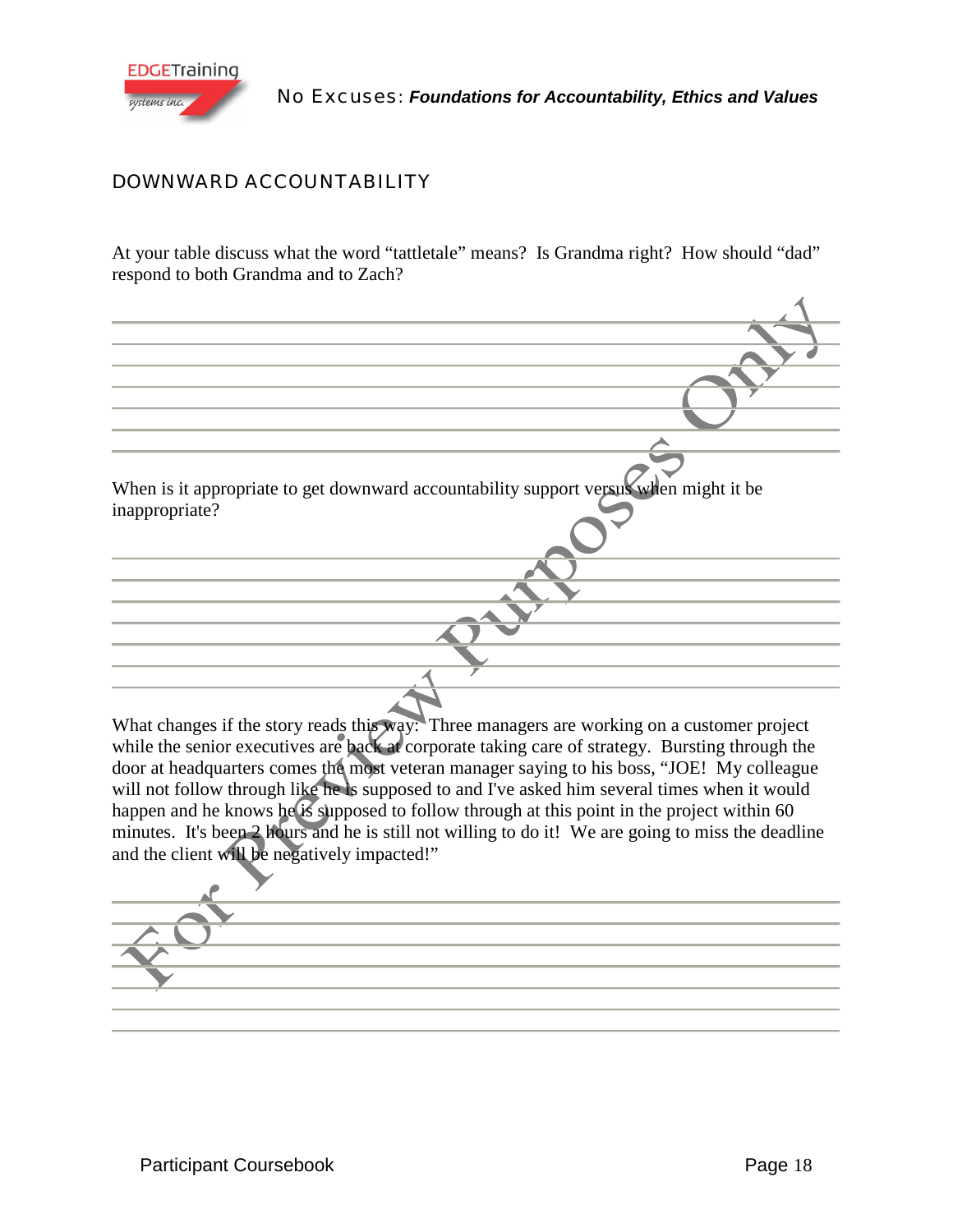

In the video, Mary did not feel Carlos was being accountable to the ethics policy. Here is a brief recap of that conversation:

MARY: When we started out my expectation was that we would evaluate potential vendors solely on their strengths in regards to what they could offer the company, not what they may provide to you and me on the side. As team members we have a responsibility to help each other be ethical and accountable. I would want you to tell me if I was out of line.

CARLOS: But it's a used system that was just going to gather dust in their warehouse!

MARY: Actually, I doubt that. You know, I can't help but think about a gertain individual that we both know and what his reaction to your plans would be.

(Carlos thinks about his former mentor.)

CARLOS: Okay. You're talking about Bob. We both know that he practically wrote the company's code of conduct…

(And for time's sake in the video Carlos goes on to agree to go do it right however people are not always this agreeable in real life!)

*What were the pros and cons of Mary using the question about Bob as her approach to bring accountability to Carlos? Would you advocate using this type of question?*   $\cdot$  .  $\circlearrowright$ 

| Notes: |  |  |
|--------|--|--|
|        |  |  |
|        |  |  |
|        |  |  |
|        |  |  |
|        |  |  |
|        |  |  |
|        |  |  |
|        |  |  |
|        |  |  |
|        |  |  |
|        |  |  |
|        |  |  |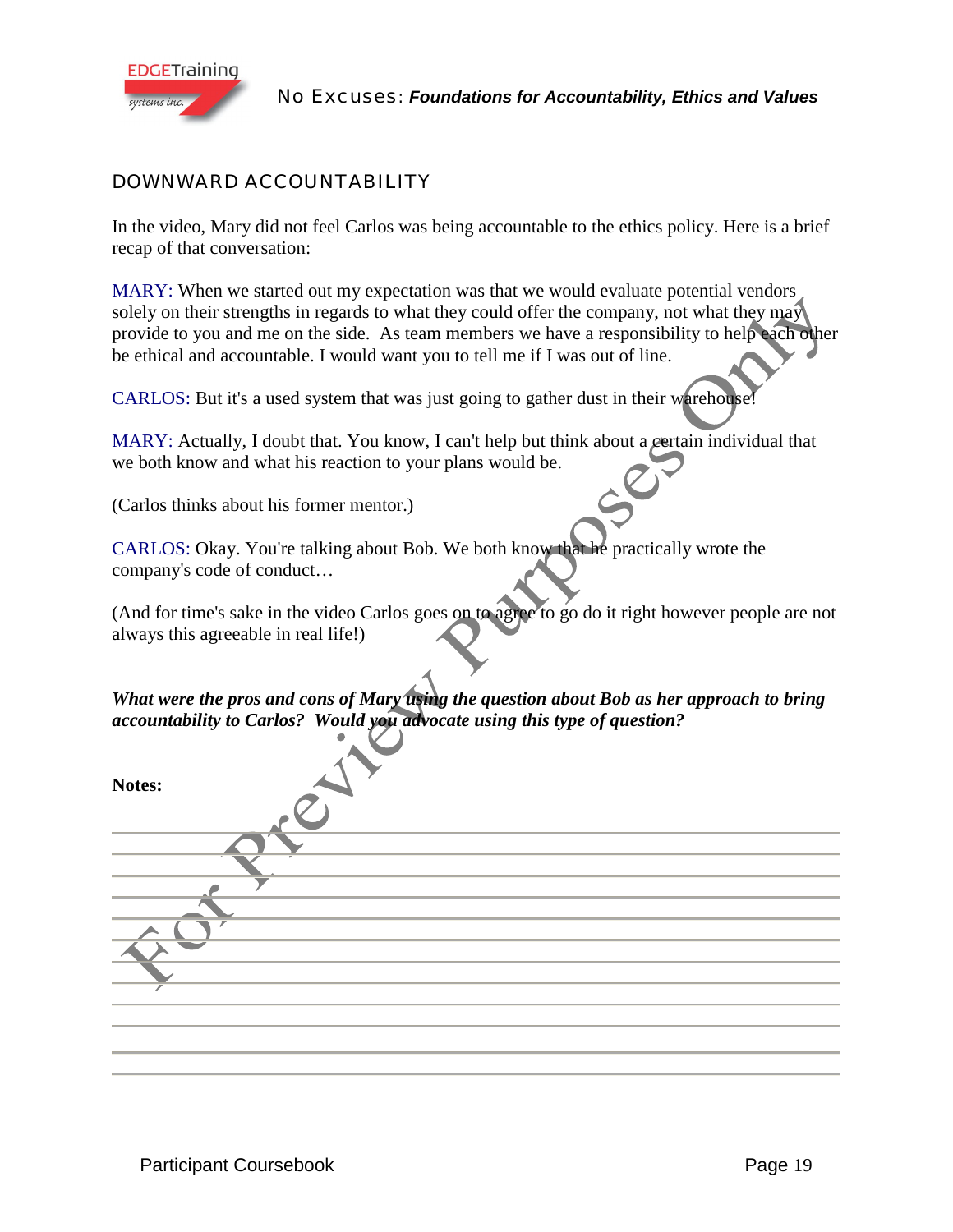

Let's assume Carlos doesn't go along with Mary and instead comes back with this:

CARLOS: Hey Mary, I think I know Bob better than you ever did and he took Superbowl tickets and vendor gifts all the time. It's just part of the job. I don't think for people in our position that it's out of the norm at all and so, YES, if you are asking do I think Bob would approve of my actions, I'd say absolutely!

Now Mary has a different set of expectations that she believes is supported by the company ethics policy. Apparently Carlos has his own set of expectations and feels the guy who WROTE the ethics policy would (at least in spirit) agree with him. Now we need somebody to adjudicate, to referee, to render a final say on what is right and wrong.

*How are Ethics and Accountability Related? Do you think a company like Enron had an Ethics Policy and if so, what lesson is learned from their situation?* 

| Notes: |           |  |
|--------|-----------|--|
|        |           |  |
|        |           |  |
|        |           |  |
|        |           |  |
|        |           |  |
|        | $\bullet$ |  |
|        |           |  |
|        |           |  |
|        |           |  |
|        |           |  |
|        |           |  |
|        |           |  |
|        |           |  |
|        |           |  |
|        |           |  |
|        |           |  |
|        |           |  |
|        |           |  |
|        |           |  |
|        |           |  |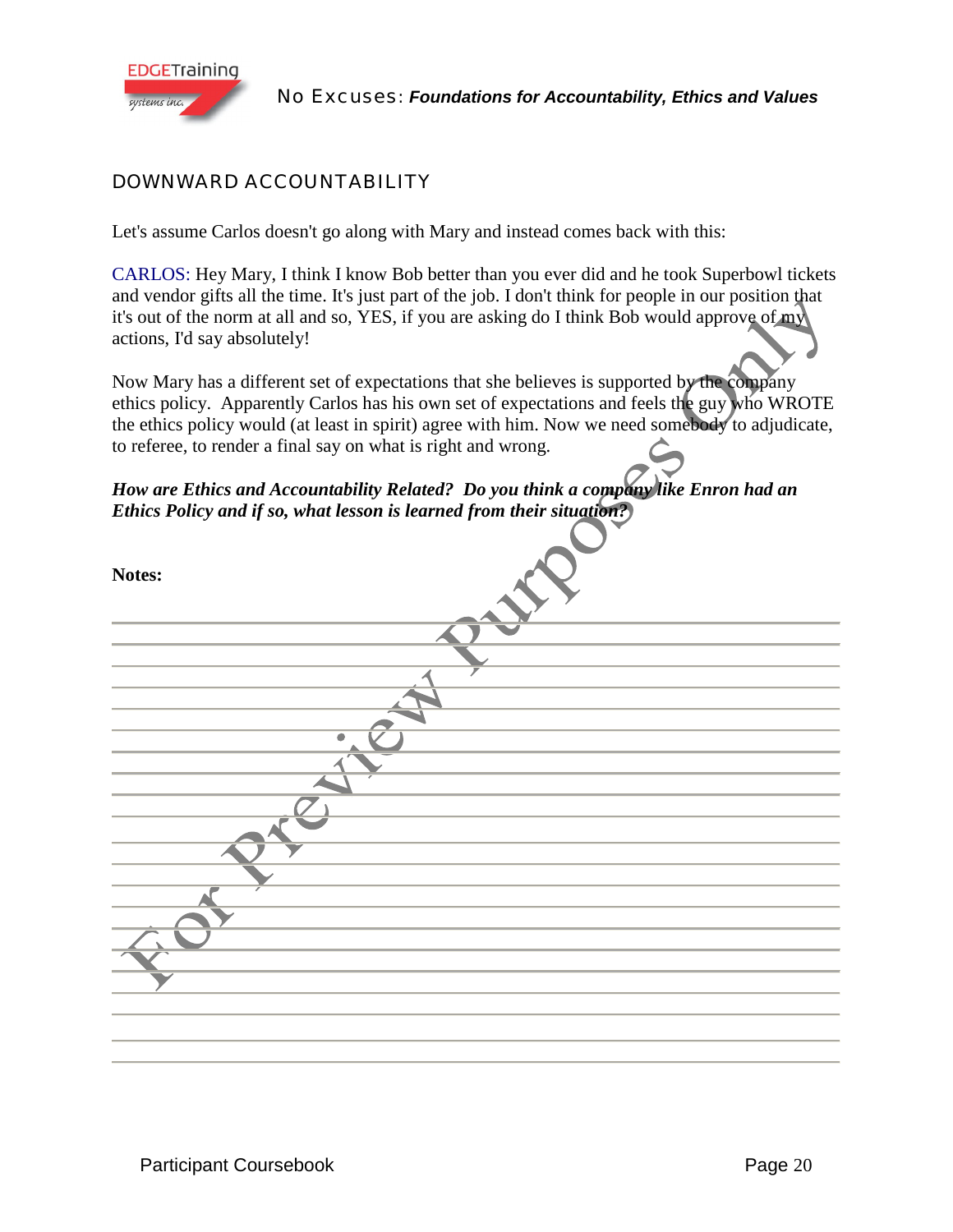

The best approach is to preview the future prior to implementing downward accountability. It's helpful to gauge the other person by ASKing some questions and discussing your answers together. It will also get them thinking about the prospects of Downward Accountability by asking what will happen if we cannot get this fixed together, right here, at our level? You might also ask what will happen to our relationship, what will happen to the common ground we've built if we have to take this essentially "to court" and do we really want that relationship impact...is it worth it to have a victor declared?

What are the consequences of proceeding with Downward Accountability, both positive and negative, and are we ready to face them so that we can have full transparency going forward. If appropriate, it would be helpful to get a mutually respected and like-minded objective person to come join the discussion and give some preliminary input

Once the forecasting questions have been discussed, it's time to close with a statement. This is where you are no longer asking for opinions or aligning expectations, you simply TELL them what you think will be the case, in your estimation, based on the facts you have and the discussions you've had together. This is where you suggest one last time, "here are the consequences I foresee and here are the criteria that would fix/solve the problem" then give them a final opportunity to CHOOSE the outcome. "Can we solve this problem meeting THAT criterion (already identified) or do we need to go get outside council and accept the consequences of that action?"

If you were Mary and had to get into the Downward Accountability phase, how might you approach things with Carlos in each area of Ask, Tell, Choose?

**Ask: What questions might you pose to Carlos to get both of you thinking about and discussing the potential of downward accountability?** 

**Tell: What do you feel will happen next between you and Carlos?** 

**Choose: Identify the likely consequence and present one final choice...**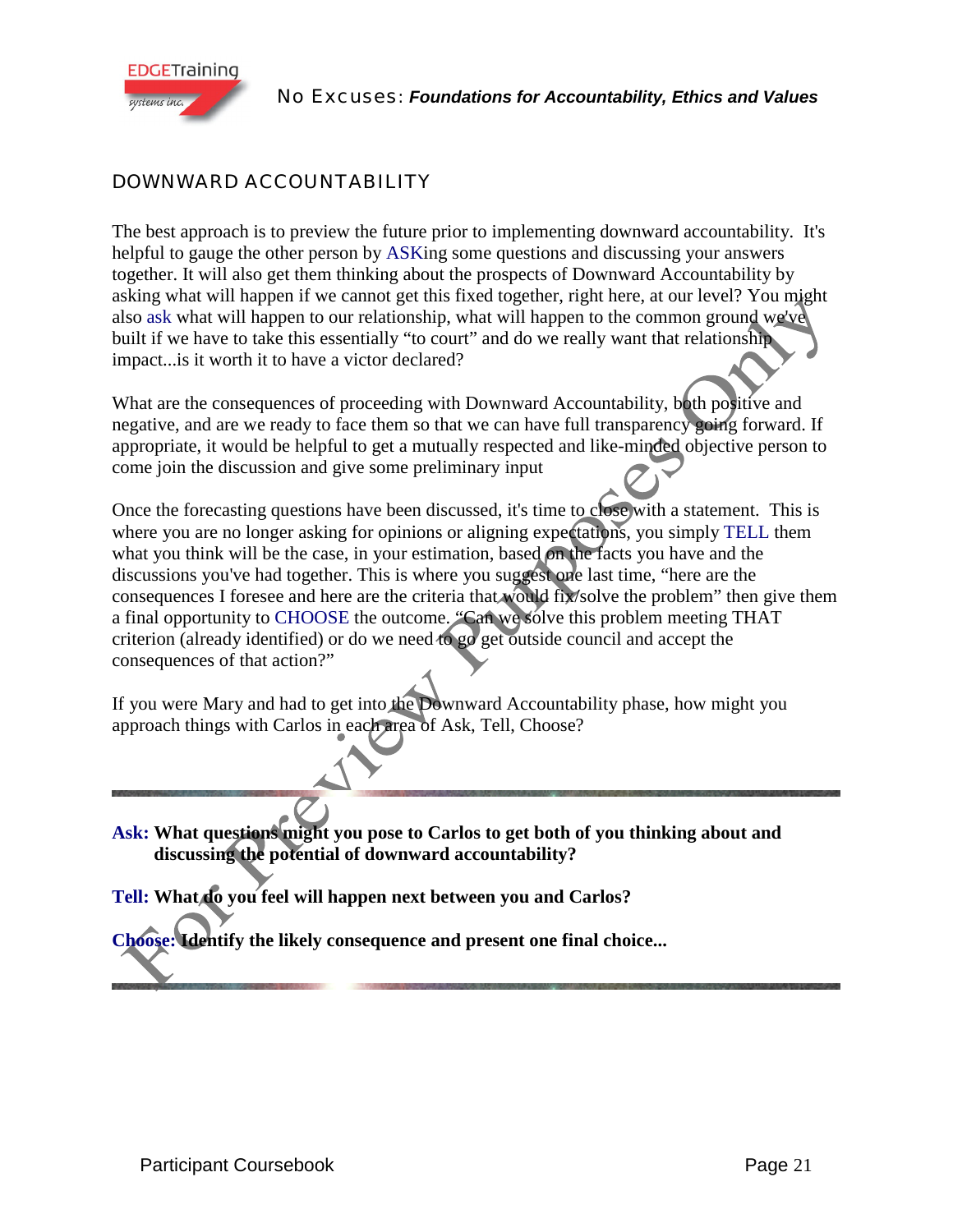

It's important to get results. Having positive consequences for good behavior is accountability, and that's often not a problem. However, having negative consequences for negative behavior is sometimes difficult. It can be complex if there is no real authority, or if we determine that going to the authority is a battle that's not worth fighting.

List the difficult aspects of enforcing negative consequences…versus…what might happen if you do not enforce negative consequences when there are unmet expectations or negative behavior?

| What makes enforcing negative | What happens if we don't |
|-------------------------------|--------------------------|
| consequences difficult?       | deal with it?            |
|                               |                          |

*If we do not feel formal downward accountability is the best option, yet we need to have some type of appropriate negative consequence, then what options might exist?*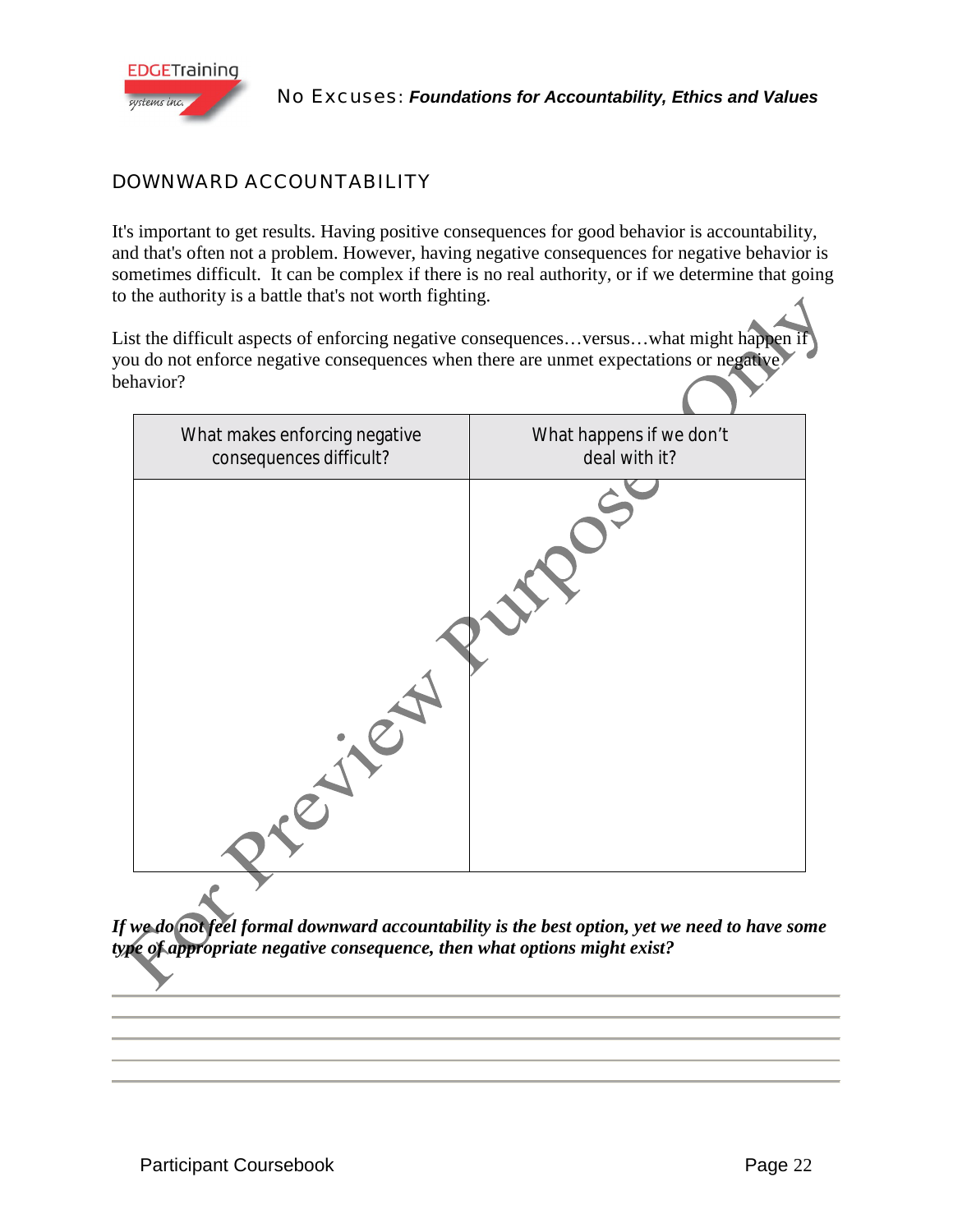

#### FINAL THOUGHTS

Accountability is not easy. In fact, we see more evidence around us each day that, as a whole, we are not dealing with accountability well at all and negative consequences are increasing in many aspects of performance and even in everyday life.

Accountability is a skill. Like any skill it can be improved though learning better tools, practice, and coaching. If you don't start because everybody around you is not doing it, then who will? If you don't start now, when? If every person works towards improved accountability beginning with them, then the outcomes can improve around us and we can all be part of the solution!

| Notes: |                                                             |
|--------|-------------------------------------------------------------|
|        |                                                             |
|        |                                                             |
|        |                                                             |
|        |                                                             |
|        |                                                             |
|        |                                                             |
|        |                                                             |
|        |                                                             |
|        |                                                             |
|        |                                                             |
|        |                                                             |
|        |                                                             |
|        | the control of the control of the control of                |
|        |                                                             |
|        |                                                             |
|        | the control of the control of the control of the control of |
|        |                                                             |
|        |                                                             |
|        |                                                             |
|        |                                                             |
|        |                                                             |
|        |                                                             |
|        |                                                             |
|        |                                                             |
|        |                                                             |
|        |                                                             |
|        |                                                             |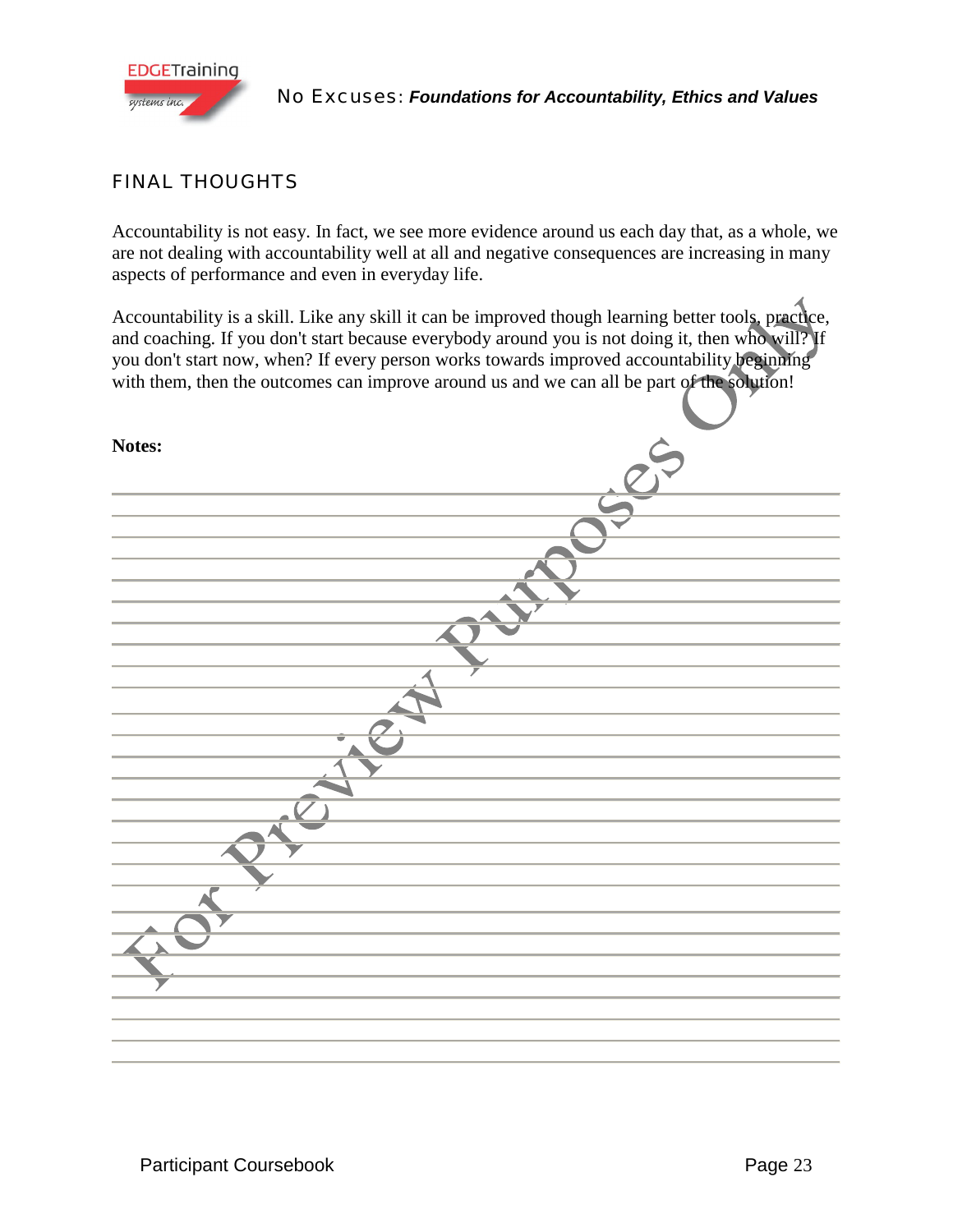

# OPTIONAL CASE STUDIES

Try to identify what the root of the problem is in each scenario:

**LawBreaker!** I'm walking down the park in Washington DC, between the Lincoln and Washington Memorials. A man in front of me drops a lit cigarette in the grass, leaving it smoldering as he continues walking. He has broken a littering law, on top of annoying me at his disrespect for this special place in our Nation's Capital. What's the best remedy?

**Terrorist Attack!** I'm waiting in a mile-long security line where I'm cutting it close for my flight to work a deal with a major client. Suddenly I get pulled out of line and asked to go back to the check-in counter for a special screening due to new regulations just announced minutes ago by TSA. The airline employee is noticeably frustrated, and I'm even more frustrated. This could cost me a major deal, cost my company, cost my family. They had better get me on this flight. How should I approach the situation...what's the problem and what steps of Effective Accountability would be implemented?

**Can't Happen!** Production in this Fortune 500 plant is suffering. One of the root causes is the inflexible scheduling due to a union contract. However, the union workers don't like the inflexibility, and neither do the supervisors and it's not making the customer happy either. However, when repeatedly presented to the company president his reply is, "Sorry, it's a union contract and we CAN'T change it. We bring it up at negotiations and they won't budge. It's just part of the system." What is the problem and how should I approach a remedy based on the steps of Effective Accountability?

**CASE 4:** Sales has incentive to get things sold and to cater to the customer to make them happy. Operations has incentive to be efficient and to cater to process improvement that makes their jobs and their environment better. Sales has systematically and routinely SOLD a bill of goods that simply cannot be kept within manufacturing cost targets and they also set timeline expectations with customers that cause operations problems, despite trying to work every angle of overtime and production acceleration. Sales thinks operations SHOULD be able to do it and points to evidence that sometimes they do make it happen. Operations thinks Sales has an unrealistic system for estimating both timeframes to customers, as well as the product and pricing. What is the problem and how should I approach an Effective Accountability remedy?

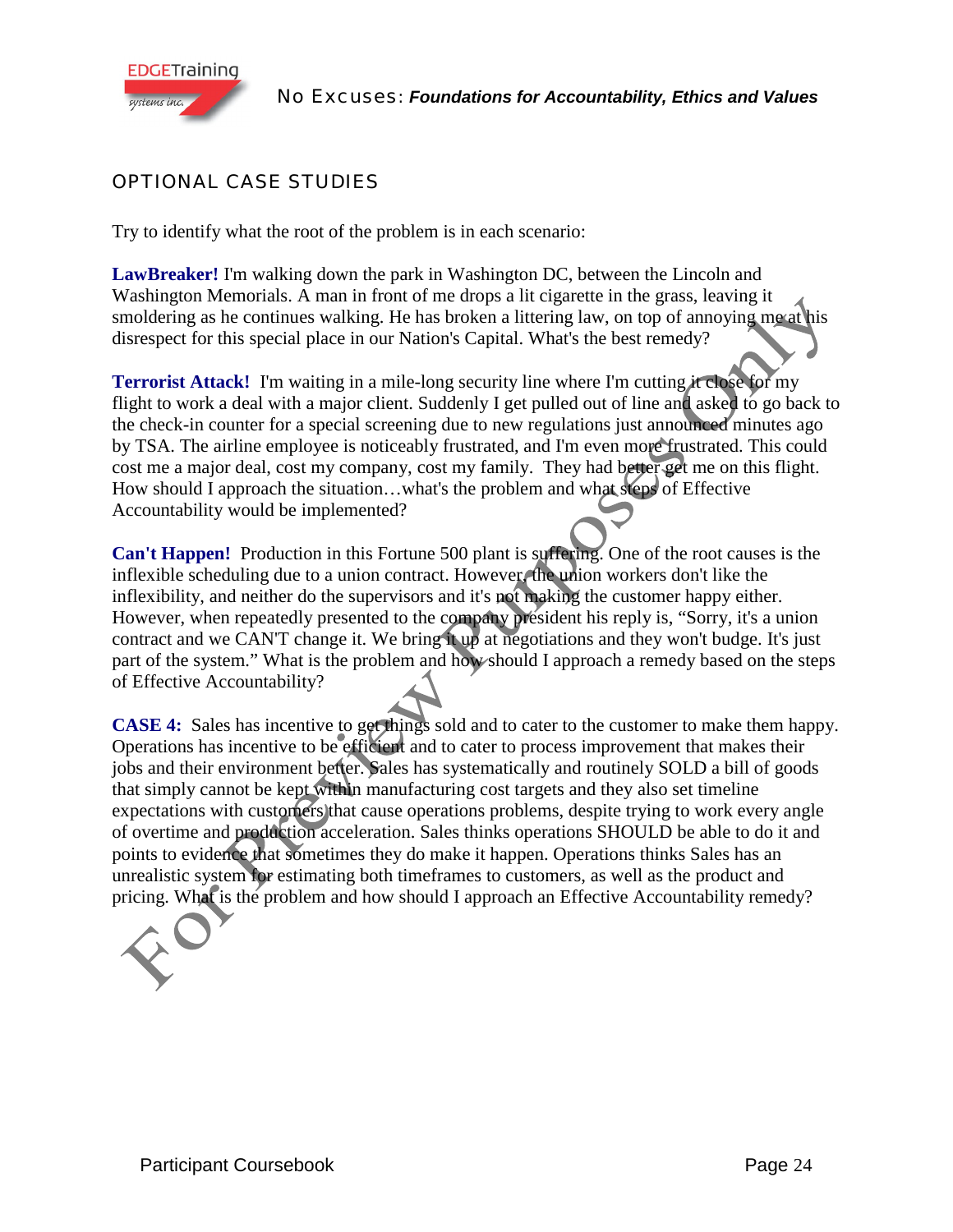

| <b>AccountaCution CPR ACTION PLAN</b>                                                                                                                                                      |  |
|--------------------------------------------------------------------------------------------------------------------------------------------------------------------------------------------|--|
| Use this form to document the Action Plan. Take the time to specify exactly what you hope to<br>achieve and how you intend to go about it. Make any notes on the next page or on the back. |  |
| Problem ID:<br>Date:                                                                                                                                                                       |  |
| Identify your role in the situation, how can you help (part of solution or part of the problem?                                                                                            |  |
| CLARIFY: ASK vs. Tell = More questions, less statements. DO NOT ASSUME! Ask for help, be receptive.<br>Questions might include?                                                            |  |
| <b>PRESENT</b>                                                                                                                                                                             |  |
| Win/Win/Win<br><b>Points of Encouragement</b><br>1.<br>2.<br>3.<br>3.                                                                                                                      |  |
| REQUEST (FIT: Fix the Problem - Indicate the Payoff - Target the Future)                                                                                                                   |  |
| 1.<br>2.<br>3.<br>4.<br>5.<br>6.                                                                                                                                                           |  |
|                                                                                                                                                                                            |  |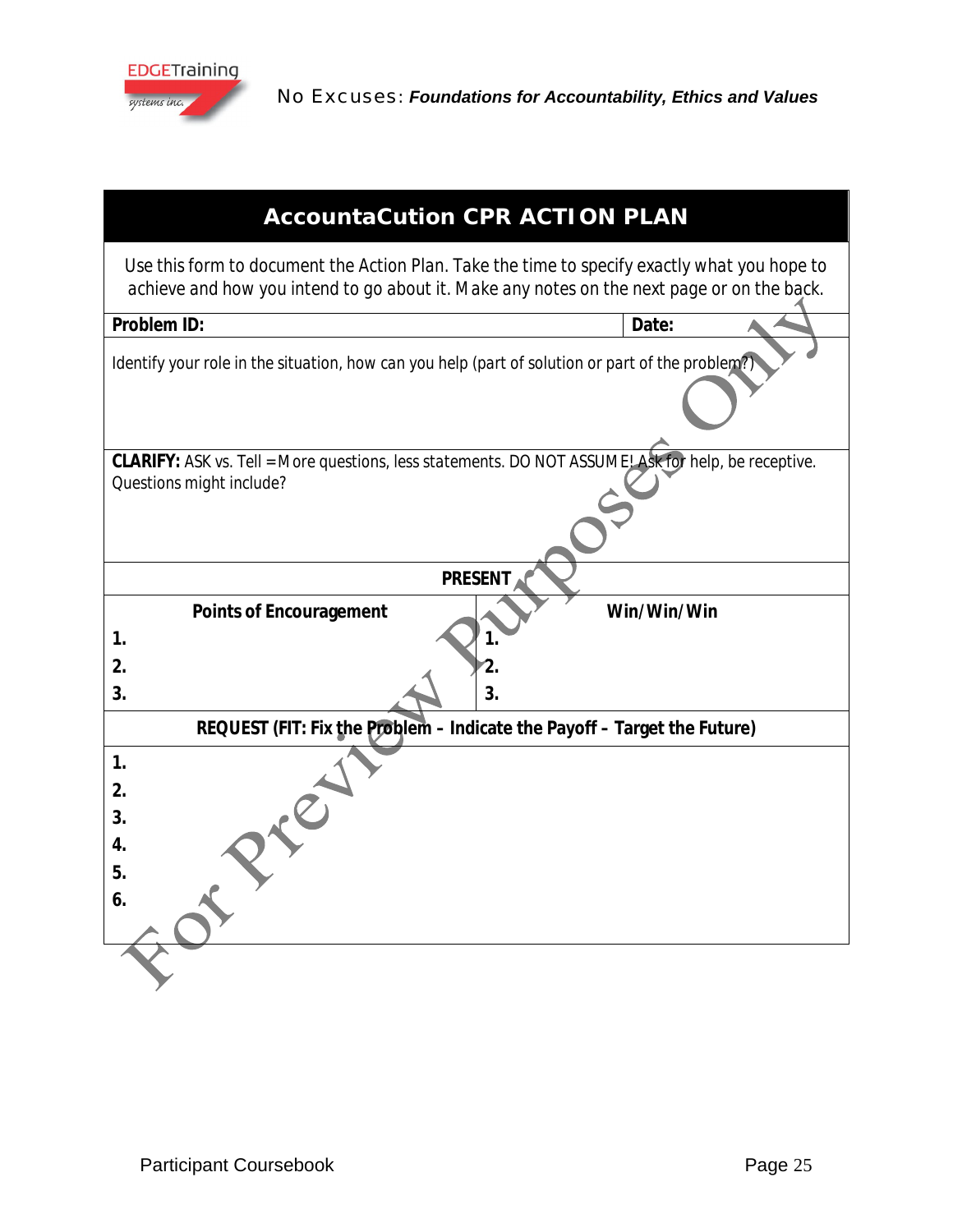

For Prejier Purposes Only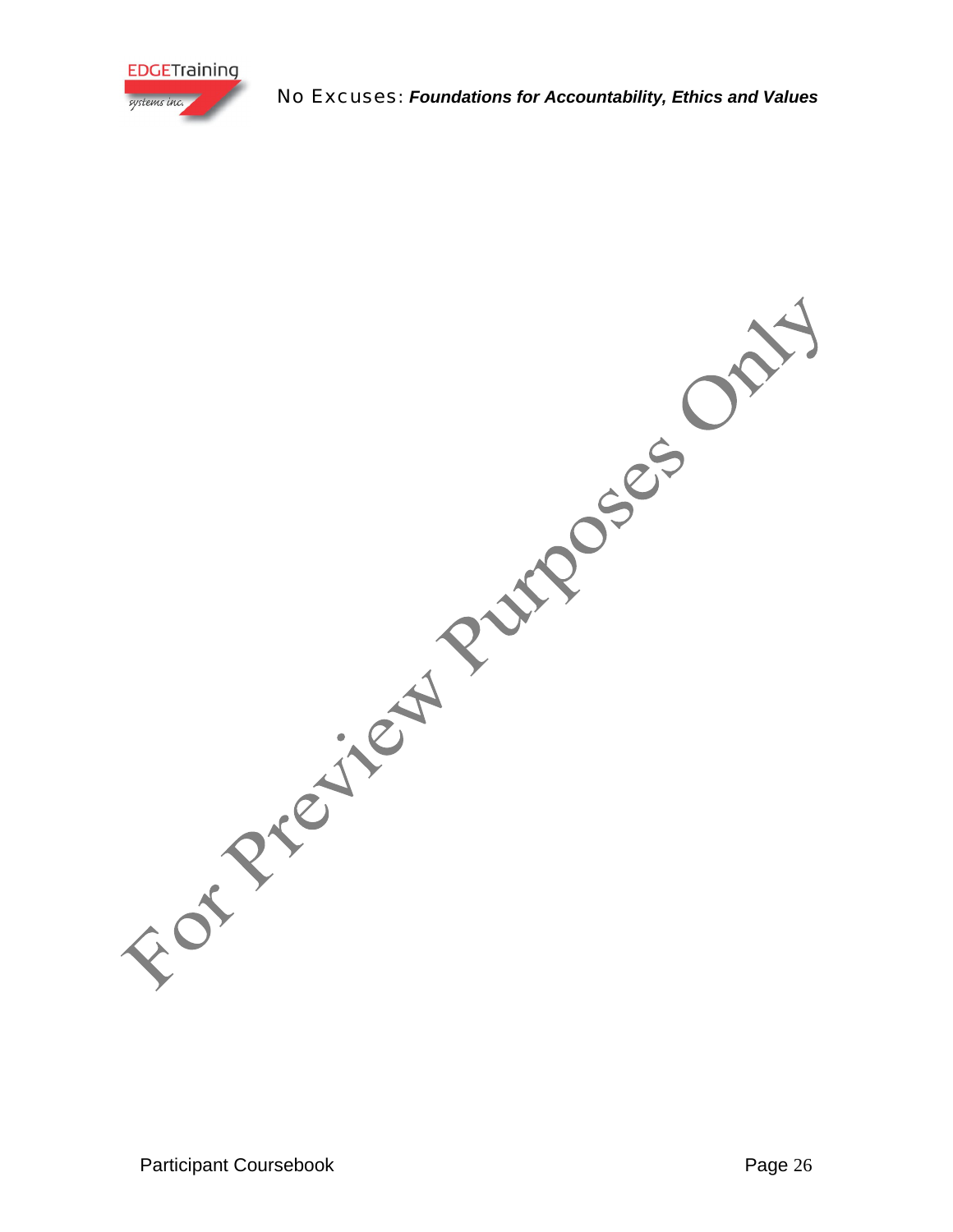

# PROGRAM EVALUATION

| Class Name:      | Date:    |
|------------------|----------|
| Name: (Optional) | Company: |

# **Please circle the number which best reflects your opinion of this training program.**

|    |                                                                                               | Not at all |                  |   |                         | Very           |
|----|-----------------------------------------------------------------------------------------------|------------|------------------|---|-------------------------|----------------|
| 1. | The objectives of this course were relevant to the<br>knowledge/skill requirements of my job. | 1          | $\overline{2}$   | 3 | 4                       | 5              |
| 2. | The course materials were useful and relevant to my<br>job.                                   | 1          |                  | 3 | $\overline{\mathbf{4}}$ | 5              |
| 3. | The course content was presented in a clear and<br>understandable manner.                     |            |                  | 3 | $\overline{\mathbf{4}}$ | $\overline{5}$ |
| 4. | This course has increased my confidence level to<br>apply this training to my job.            |            | $\overline{2}$   | 3 | $\overline{4}$          | 5              |
| 5. | The information in this course was informative and<br>helpful.                                |            | $\overline{2}$   | 3 | 4                       | 5              |
| 6. | How would you rate the delivery skills of the<br>$instructor(s)$ ?                            | Low        |                  |   |                         | High           |
|    | <b>Course Presentation/Visuals</b>                                                            | 1          | $\overline{c}$   | 3 | $\overline{\mathbf{4}}$ | $\overline{5}$ |
|    | Knowledgeable                                                                                 | 1          | $\overline{2}$   | 3 | 4                       | 5              |
|    | Enthusiastic                                                                                  | 1          | $\overline{2}$   | 3 | 4                       | 5              |
|    | Able to Stay on Topic                                                                         | 1          | $\overline{2}$   | 3 | $\overline{4}$          | $\overline{5}$ |
|    | <b>Encouraged Participation</b>                                                               | 1          | $\boldsymbol{2}$ | 3 | $\overline{\mathbf{4}}$ | 5              |
| 7. | How would you rate the facilities & classroom?                                                | Low        |                  |   |                         | High           |
|    | Comfort                                                                                       | 1          | $\boldsymbol{2}$ | 3 | $\overline{\mathbf{4}}$ | $\overline{5}$ |
|    | <b>Service &amp; Friendliness of Staff</b>                                                    | 1          | $\overline{c}$   | 3 | 4                       | 5              |
|    | <b>Workshop Supplies</b>                                                                      | 1          | $\overline{2}$   | 3 | $\overline{4}$          | $\overline{5}$ |
| 8. | Please list three ideas or skills that you will apply to<br>your job.                         |            |                  |   |                         |                |
|    |                                                                                               |            |                  |   |                         |                |

**Use the back of the form if you have additional comments or suggestions. Thank you for your comments and feedback.**